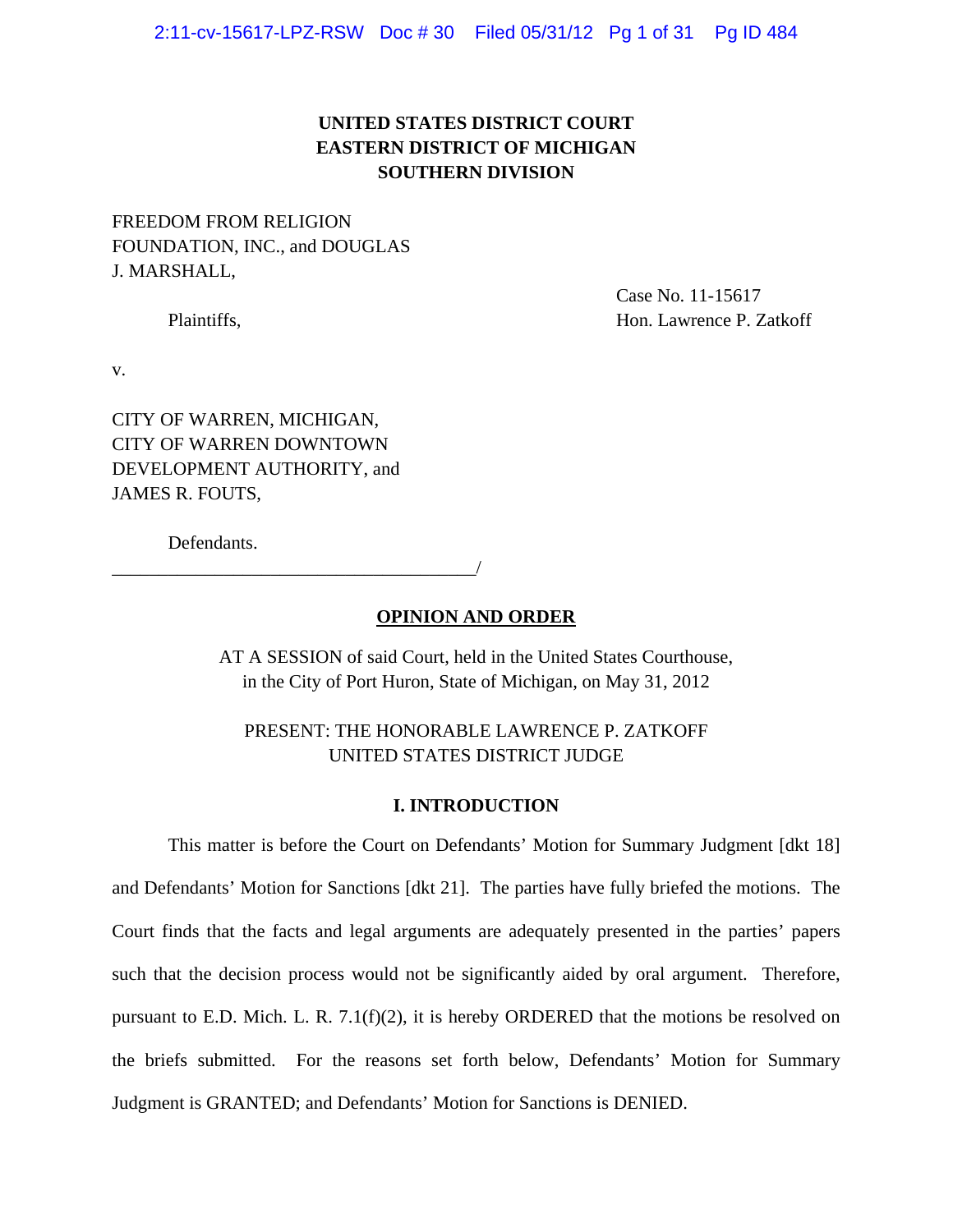#### **II. BACKGROUND**

#### **A. FACTUAL BACKGROUND**

 Plaintiff Douglas Marshall is a resident of Warren, Michigan, and a member of Plaintiff Freedom From Religion Foundation, Inc. ("FFRF"). FFRF is an organization created for the purposes of protecting "the separation between state and church and to represent the rights and views of nontheists and free thinkers." Pls. Compl.  $\P$  3. Plaintiffs' claims arise out of Defendant City of Warren's ("City") denial of Plaintiffs' request to place a sandwich board sign ("Sign") containing "nontheist" statements next to a Nativity scene ("Nativity Scene") in the atrium of Warren's Civic Center ("Atrium") as part of the holiday display during the 2011 Christmas season.

 Each Christmas season, the City erects a holiday display in the Atrium ("Holiday Display"). The Holiday Display includes Christmas trees, ribbons, ornaments, a "Winter Welcome" sign, a "Merry Christmas" sign, nutcrackers, elves, reindeer, a Santa's mailbox, snowmen, wreaths with lights, bushels of poinsettias, candy canes, wrapped gift boxes, a "prayer station" and the Nativity Scene. A small sign stands in front of the Nativity Scene stating that it is "sponsored and provided by the Warren Rotary Club." The Atrium itself provides for the grand entrance to government work areas, including the Mayor's office, the City Clerk's office, conference rooms that are available for rent, and the City's library. The Atrium is approximately five stories high and the Nativity Scene is located next to the wall of the Atrium that is mostly glass.

 Prior to Plaintiffs' request to place the Sign in the Atrium in 2011, FFRF sent a letter to Defendant James Fouts ("the Mayor") on January 20, 2010, objecting to the placement of the

<sup>&</sup>lt;sup>1</sup> The Court notes that the Oxford English Dictionary (2007) does not have an entry for "nontheism" or "nontheism," but it does have an entry for "non-theist," defined as "person who is not a theist." *See*  http://www.oed.com/view/Entry/256556?redirectedFrom=nontheist#eid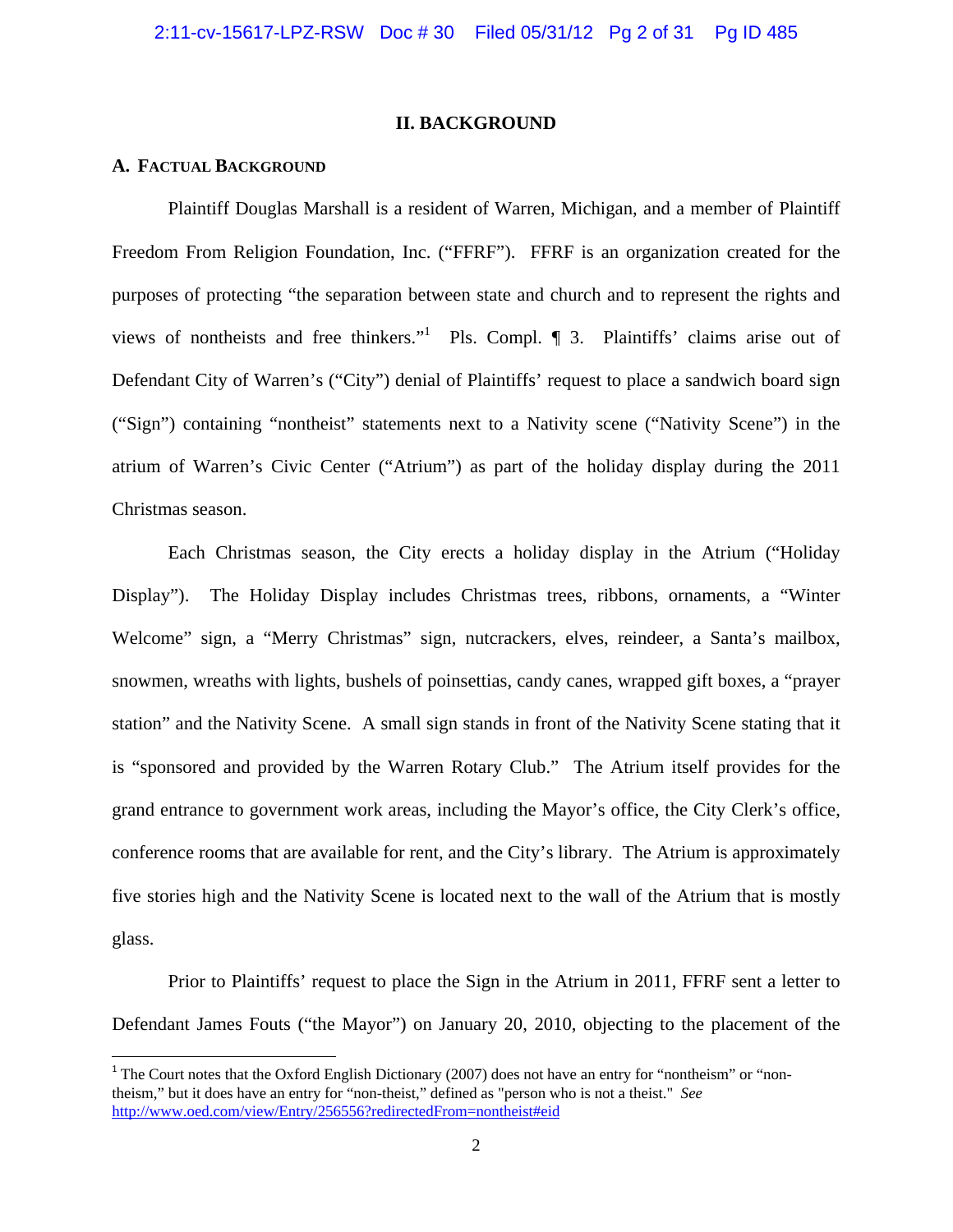# 2:11-cv-15617-LPZ-RSW Doc # 30 Filed 05/31/12 Pg 3 of 31 Pg ID 486

Nativity Scene in the Atrium during the 2009 Christmas season. There was no response. FFRF sent a second letter on March 4, 2010, and again did not receive a response. On November 9, 2010, FFRF sent a third letter renewing its request that the Nativity Scene not be placed in the Atrium as part of the City's 2010 Holiday Display. The Mayor responded on December 8, 2010, writing, in relevant part:

I vehemently disagree with your objection.

The city of Warren in no way whatsoever shows any favoritism to any religions. All religions are welcome to celebrate their religious seasons with a display in city hall.

I repeat, if any religion wants its display at Warren city hall, they are welcome.

We also have a prayer station in the city hall atrium for all religions to use . . . .

The city of Warren is **NOT** "promoting or endorsing religious beliefs." If we were doing this, other religions would not be allowed to display their religious holy seasons in our atrium. However, they have been allowed and will be allowed.

In no way has **ANY** religion been excluded from displaying its holy season in city hall.

Pls. Response, Ex. D (emphasis in original).

A year later, Plaintiff Marshall hand-delivered another letter to the Mayor. The letter

requested permission for Plaintiffs to display the Sign near the Nativity Scene in the Atrium.

The Sign measures 40 1/2 x 24 1/2 inches. The front of the Sign states:

At this season of THE WINTER SOLSTICE may reason prevail. There are no gods, no devils, no angels,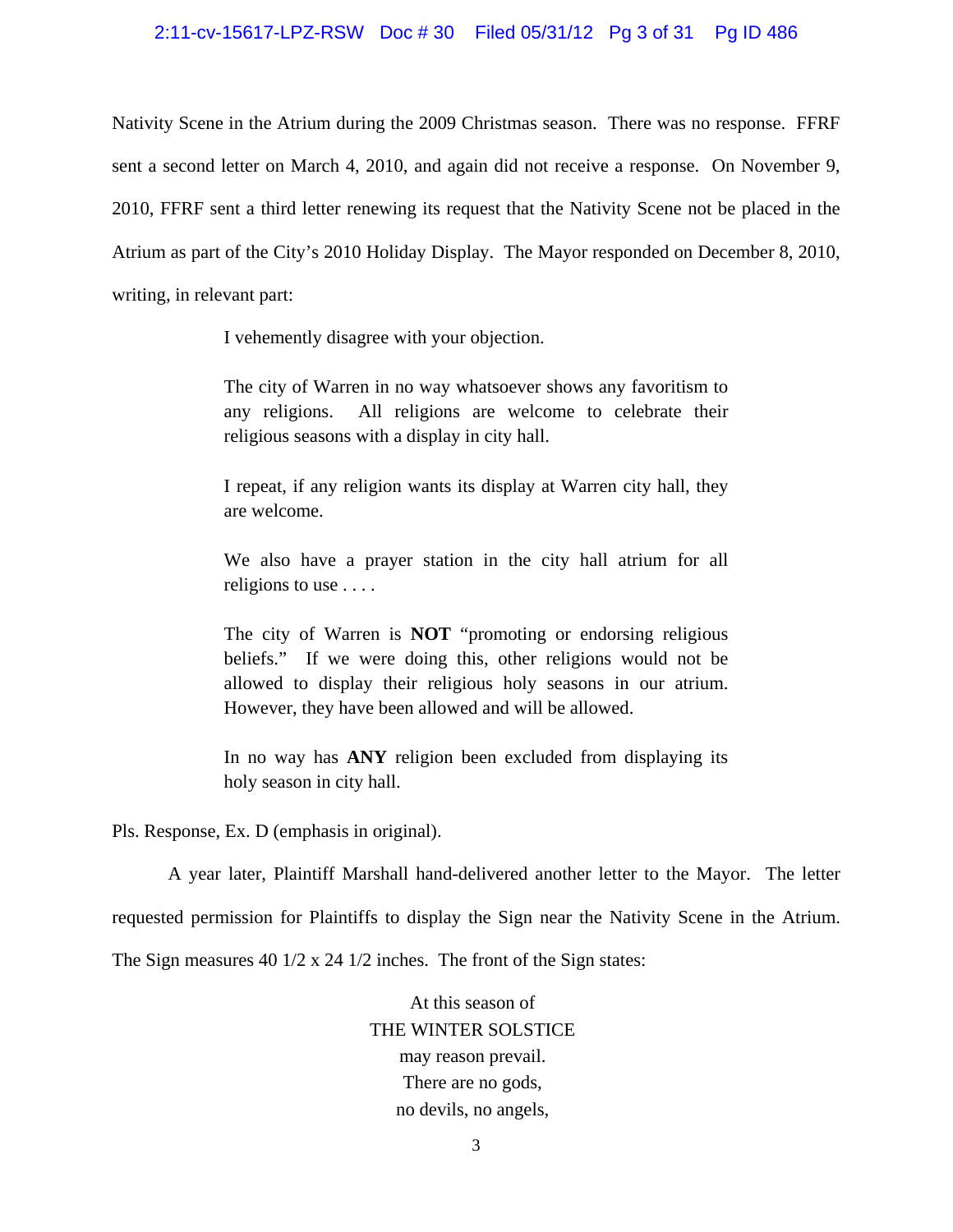no heaven or hell. There is only our natural world. Religion is but myth and superstition that hardens hearts and enslaves minds.

Pls. Compl. Ex. E (formatting and emphasis in original). In smaller text on the bottom of the Sign, it reads: "Placed by the Freedom From Religion Foundation on behalf of its State Members ffrf.org." *Id.* The back of the Sign reads:

### State/Church KEEP THEM SEPARATE Freedom From Religion Foundation Ffrf.org[.]

Pls. Comp. Ex. E (formatting and emphasis in original). The Sign was intended to be placed next to the Nativity Scene.

 After Plaintiff Marshall received no response, he visited the Mayor's office on December 13th and 15th, 2011. He was informed that the Mayor was aware of his request. On December 14, 2011, Plaintiff Marshall made another written request. FFRF's staff attorney, Stephanie Schmitt ("Schmitt"), purportedly called the Mayor's office on December 7th, 15th, and 16th, 2011. Schmitt was allegedly advised that the City's Downtown Development Authority ("the DDA") was responsible for approving any displays that were to be placed in the Civic Center. According to Plaintiffs, Schmitt was informed that, based on the City's rental policy ("Rental Policy"), a Civic Center Facilities Rental Application ("Rental Application") was to be submitted to the DDA requesting that the Sign be displayed in the Atrium.

On December 20, 2011, Plaintiffs' counsel sent a letter to the Mayor requesting that he decide whether the sign could be placed in the Atrium. Plaintiffs' counsel also included a completed Rental Application along with a Freedom of Information Act ("FOIA") request for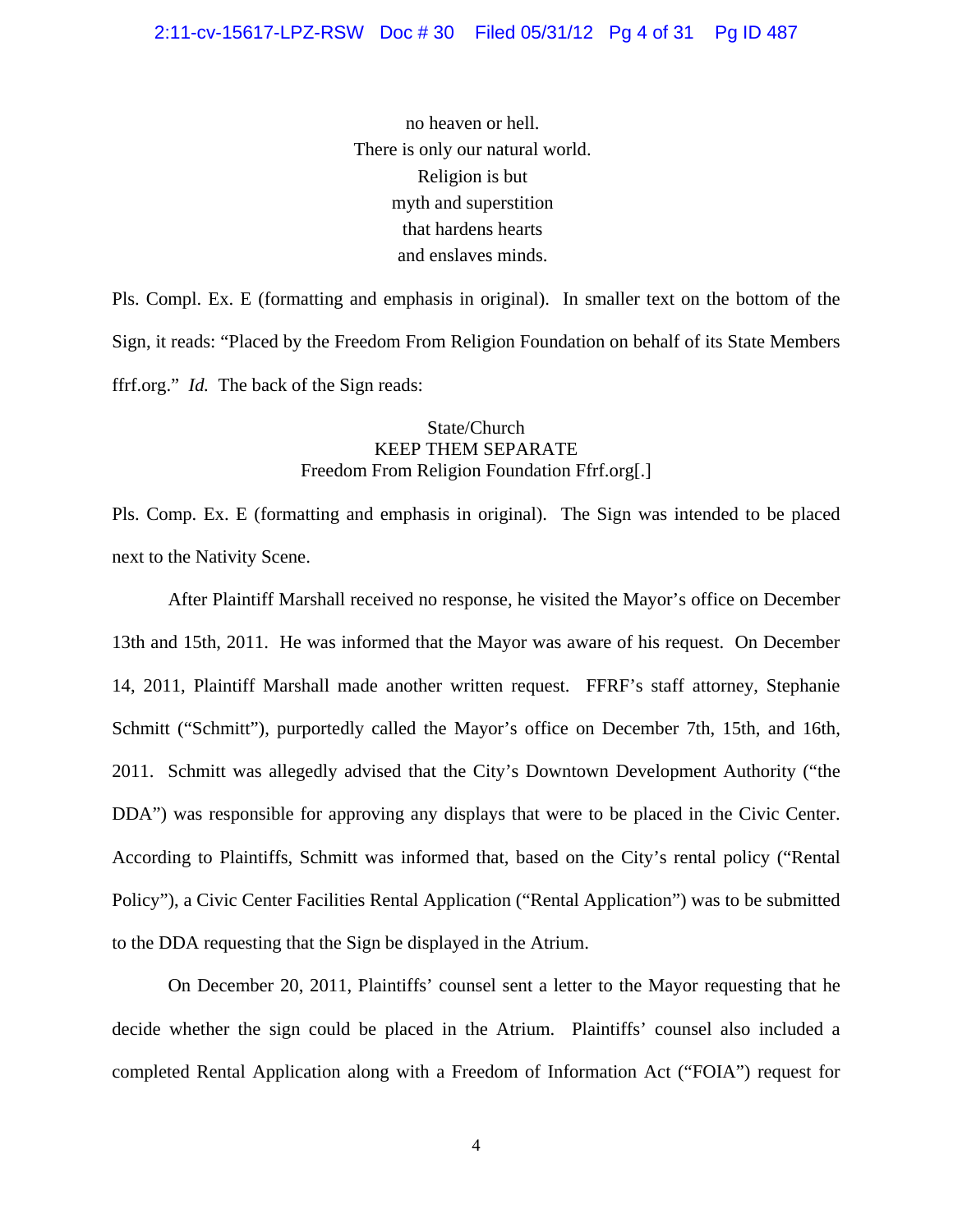### 2:11-cv-15617-LPZ-RSW Doc # 30 Filed 05/31/12 Pg 5 of 31 Pg ID 488

any information regarding the Nativity Scene, including similar Rental Applications or other information submitted by the Warren Rotary Club or other organizations and entities.

 On December 21, 2011, the Mayor responded to Plaintiff Marshall's December 9, 2011, letter by sending a letter to Schmitt, FFRF's staff attorney. The Mayor denied the request to place the Sign in the Atrium because it was anti-religious and would likely offend others. His letter states, in relevant part:

> I have reviewed the proposed 2-sided "sandwich board" sign. The language on the proposed sign is clearly anti-religion [sic] and meant to counter the religious tone of the Nativity Scene, which could lead to confrontations and a disruption of city hall.

> This proposed sign is antagonistic toward all religions and would serve no purpose during this holiday season except to provoke controversy and hostility among visitors and employees at city hall.

> Your phrase that "Religion is but myth and superstition that hardens hearts and enslaves minds," is highly offensive and is not a provable statement. Likewise, your statement that there are "no gods" and "no angels" is also not provable.

> If you requested permission to put up a sandwich board saying that there is no Santa clause, you would be met with the same response.

> > \* \* \*

Everyone has a right to believe or not believe in a particular belief system, but no organization has the right to disparage the beliefs of many Warren and U.S. citizens because of their beliefs. Thus, I cannot and will not sanction the desecration of religion in the Warren City Hall atrium.

As I would not allow displays disparaging any one religion, so I will not allow anyone or any organization to attack religion in general. Your proposed sign cannot be excused as a freedom of religion statement because, to my way of thinking, this right does not mean the right to attack religion or any religion with mean-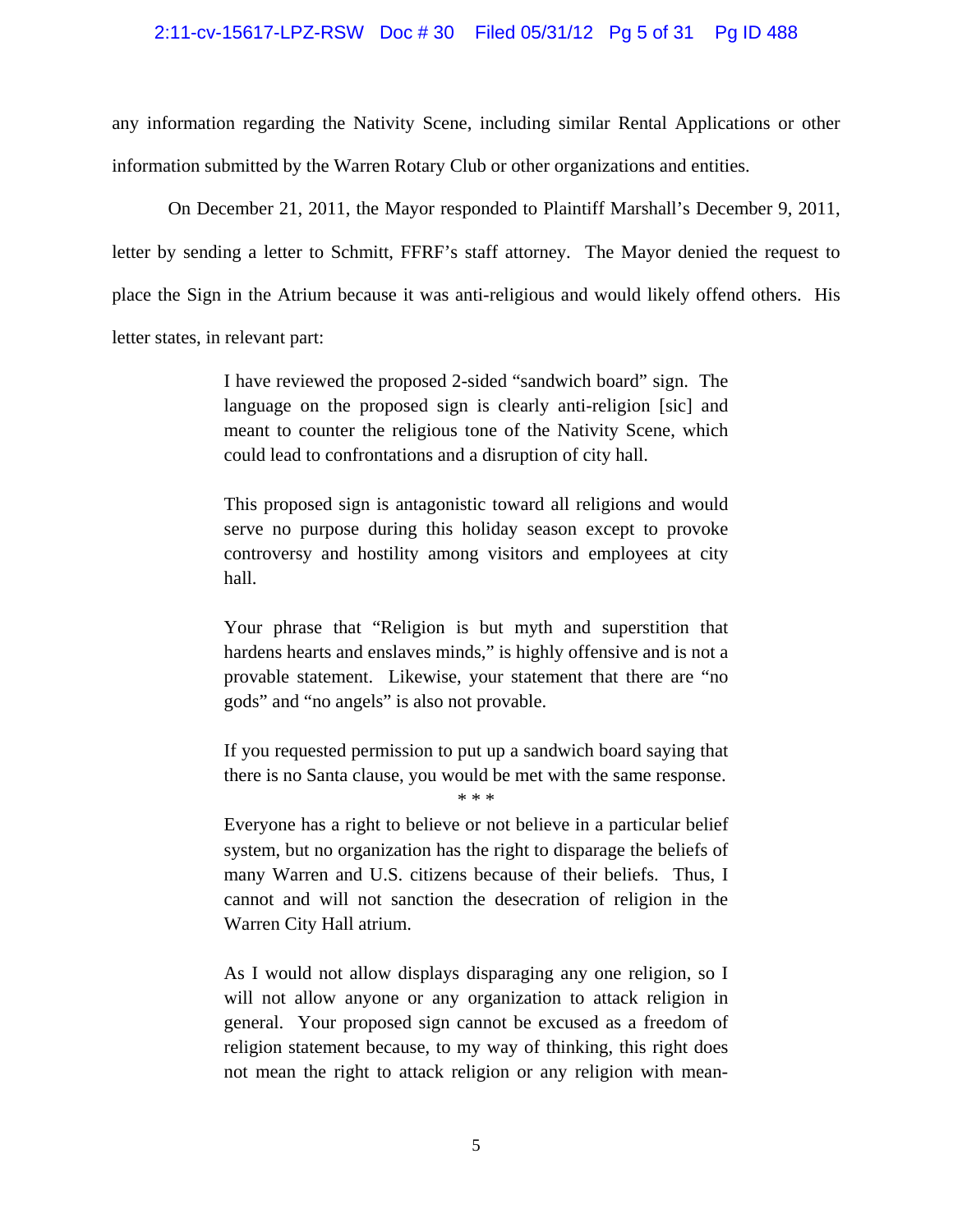spirited signs. The proposed sign would only result in more signs and chaos.

\* \* \*

**Your non-religion is not a recognized religion.** Please don't hide behind the cloak of non-religion as an excuse to abuse other recognized religions.

\* \* \*

Clearly, your proposed display in effect would create considerable ill will among many people of all **recognized** faiths.

Pls. Resp. Ex. H (emphasis in original).

### **B. PROCEDURAL BACKGROUND**

 On December 22, 2011, Plaintiffs filed a Complaint in this Court pursuant to 42 U.S.C. § 1983 seeking declaratory and injunctive relief and nominal damages based upon the alleged violation of the First Amendment right to free speech (Count I); violation of the Establishment Clause of the First Amendment (Count II); and violation of the Equal Protection Clause of the Fourteenth Amendment (Count III). Plaintiffs simultaneously filed a motion for preliminary injunction with their Complaint. On December 28, 2011, the Court set forth a briefing schedule for Plaintiffs' motion and ordered that the parties appear for a hearing. Prior to the hearing, Plaintiffs withdrew their motion for preliminary injunction and the hearing was cancelled. The parties stipulated that the Holiday Display in the Atrium would be removed on January 3, 2012. Defendants then filed the instant Motion for Summary Judgment, asserting that Plaintiffs lack standing to bring this challenge and, alternatively, seeking summary judgment on all of Plaintiffs' claims. Defendants also filed a Motion for Sanctions pursuant to Fed. R. Civ. P. 11.

#### **III. STANDING**

As a threshold matter, the Court must consider Defendants' contention that Plaintiffs lack standing to bring the claims pled in Plaintiffs' Complaint because, without such standing, the Court lacks authority to consider the merits of Plaintiffs' claims. *Warth v. Seldin*, 422 U.S. 490,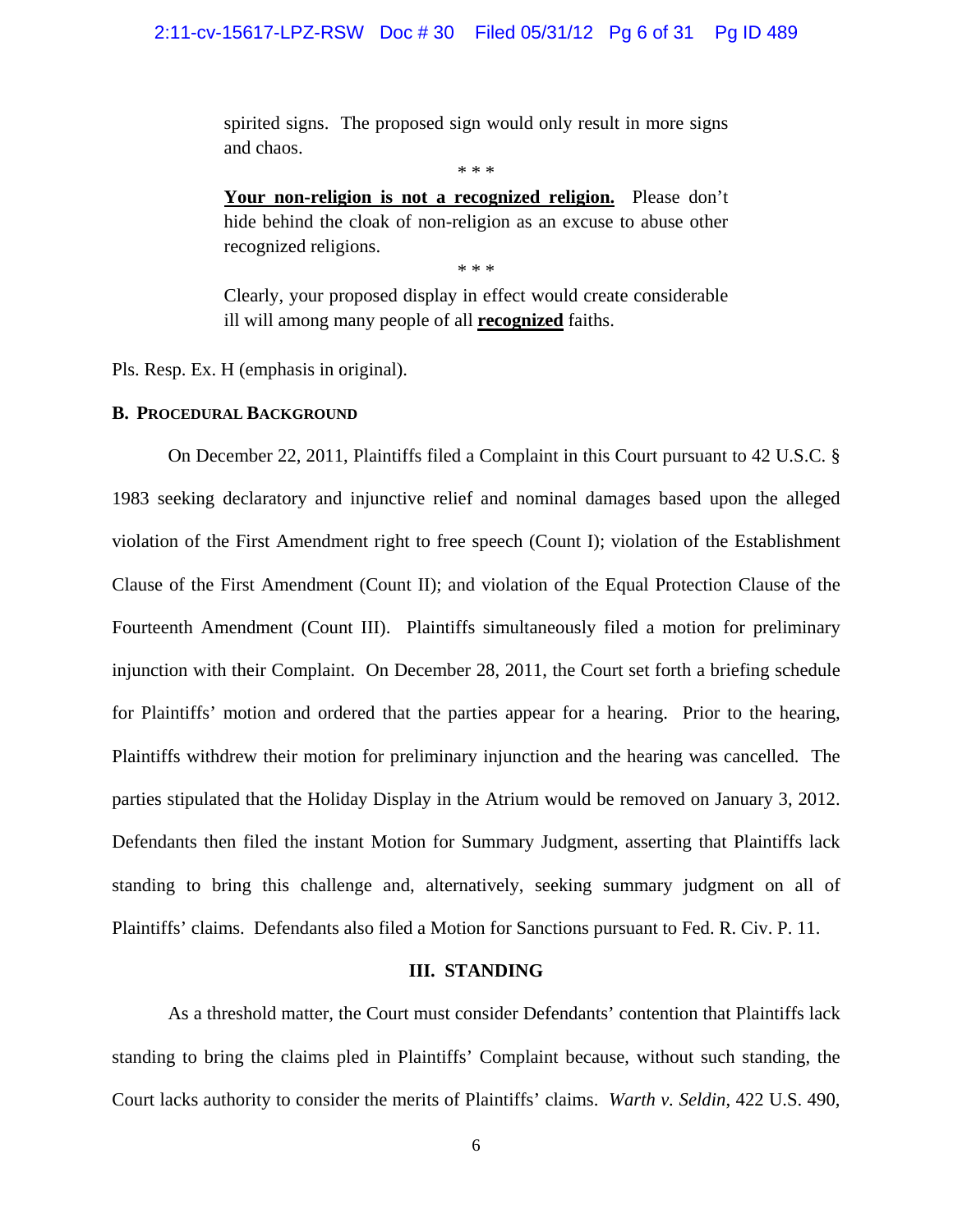# 2:11-cv-15617-LPZ-RSW Doc # 30 Filed 05/31/12 Pg 7 of 31 Pg ID 490

498 (1975). Plaintiffs must establish that they have standing under Article III of the Constitution. *Steel Co. v. Citizens for a Better Env't*, 523 U.S. 83, 103 (1998).

#### **A. PLAINTIFF MARSHALL**

 An individual must demonstrate "(1) actual or threatened injury which is (2) fairly traceable to the challenged action and (3) a substantial likelihood the relief requested will redress or prevent the plaintiff's injury." *ACLU v. Ashbrook*, 375 F.3d 484, 489 (6th Cir. 2004). Even a minor injury is sufficient to confer standing on a plaintiff. *Id.* A plaintiff also may base standing on non-economic injury. *United States v. SCRAP*, 412 U.S. 669, 686–87 (1973). Such noneconomic injury includes psychological injury. *ACLU v. Deweese*, 633 F.3d 424, 429 (2011). Psychological injury is sufficient to confer standing on an individual when a plaintiff can show "direct and unwelcome" contact with the object at issue or an alteration of the individual's conduct. *See Ashbrook*, 375 F.3d at 489–90. *See also Daubenmire v. City of Columbus*, 507 F.3d 383 (6th Cir. 2007). Psychological injury that results from merely witnessing an object with which an individual disagrees, however, is not sufficient to establish standing. *Valley Forge Christian Coll. v. Ams. United for Separation of Church & State*, *Inc.*, 454 U.S. 464, 472 (1982).

 The Court finds that Plaintiff Marshall has demonstrated standing with respect to all three counts. He has suffered an actual or threatened injury by coming into "direct and unwelcome" contact with the Nativity Scene in the Civic Center and he has been denied the ability to place the Sign in the Atrium. The Civic Center is the main government building for the City, which includes the Mayor's office, the City Clerk's office, and the library. Because the Atrium is the sole entrance to the Civic Center, it is not possible to access the library or the government work areas without coming into contact with the Christmas display, which includes the Nativity Scene. Plaintiff Marshall asserts that he has come within "direct and unwelcome" contact with the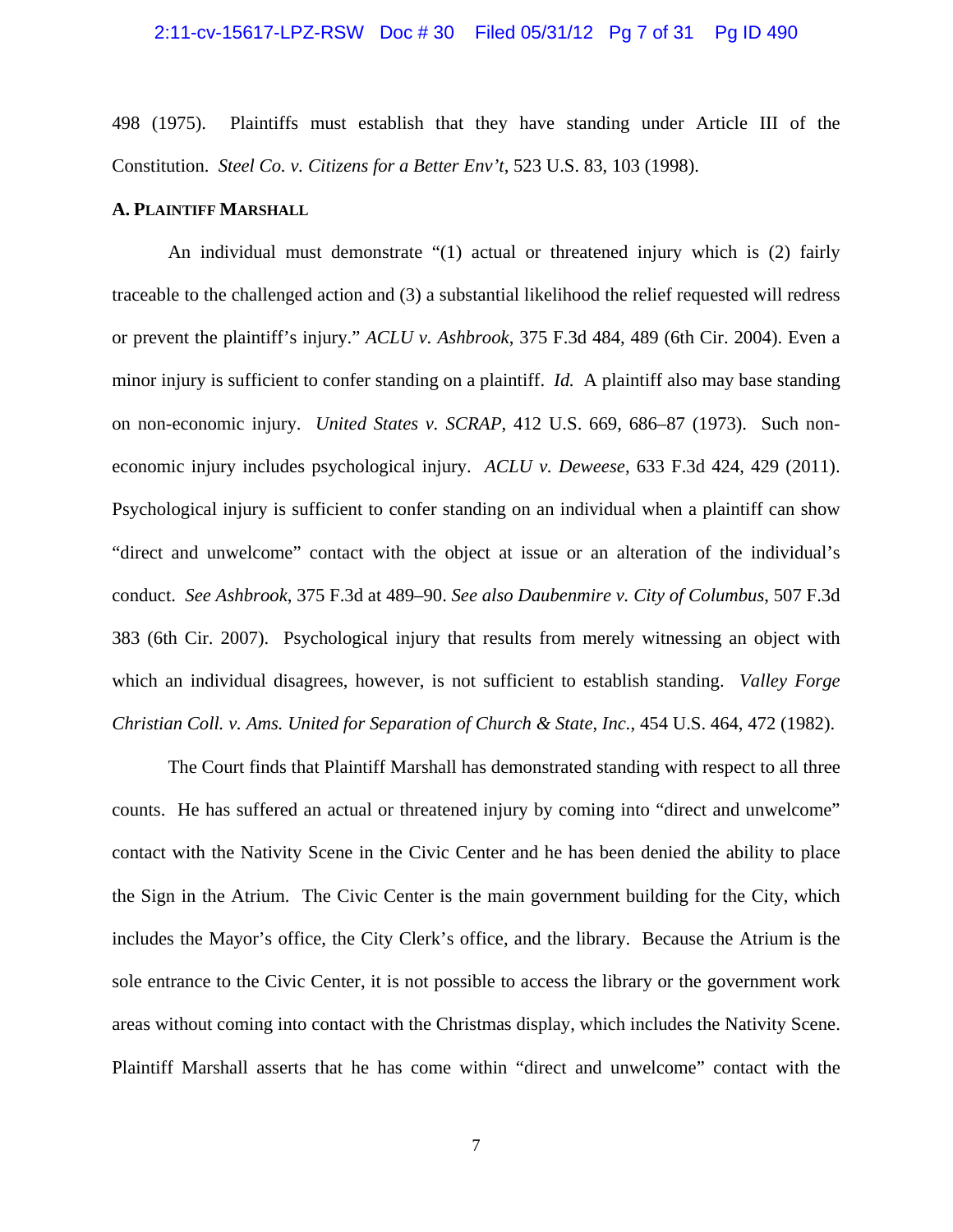# 2:11-cv-15617-LPZ-RSW Doc # 30 Filed 05/31/12 Pg 8 of 31 Pg ID 491

Christmas display while visiting the governmental offices and the library located within the Civic Center. The Court finds that the "direct and unwelcome" contact that Plaintiff Marshall allegedly incurred from the Nativity Scene is sufficient under Sixth Circuit precedent to demonstrate an actual injury. *See DeWeese*, 633 F.3d at 429 (finding that an attorney who must practice law within a judge's courtroom satisfies standing by coming into "direct and unwelcome" contact with a Ten Commandments display); *Washegesic v. Bloomingdale Pub. Schs.*, 33 F.3d 679, 681–82 (6th Cir. 1994) (finding that a student who came into contact with a portrait of Jesus in his school had suffered an actual injury because he would continue to visit the school after his graduation); *Adland v. Russ*, 307 F.3d 471, 478 (6th Cir. 2002) (holding that a group of lobbyists had standing to challenge a Ten Commandments display at a state capitol because they would endure "direct and unwelcome contact" when traveling to the state capitol to engage in political advocacy).

 Turning to the remaining elements of standing, Plaintiff Marshall's "direct and unwelcome contact" is fairly traceable to the contested Nativity Scene in the Holliday Display. The injury suffered as a result of the "direct and unwelcome contact" with the Nativity Scene can be redressed by granting the requested relief. Accordingly, the Court finds that Plaintiff Marshall has sufficient standing to raise the claims in Plaintiffs' Complaint.<sup>2</sup>

#### **B. FFRF**

In addressing whether an organization has standing, the organization "must allege that its members . . . are suffering immediate or threatened injury as a result of the challenged action of the sort that would make out a justiciable case had the member brought suit." *Warth*, 422 U.S. at 511. Having determined that one of FFRF's members has standing—Plaintiff Marshall—the

<sup>&</sup>lt;sup>2</sup> Having determined that Plaintiff has standing to challenge Defendants' holiday display, the Court need not address the parties' remaining individual standing arguments.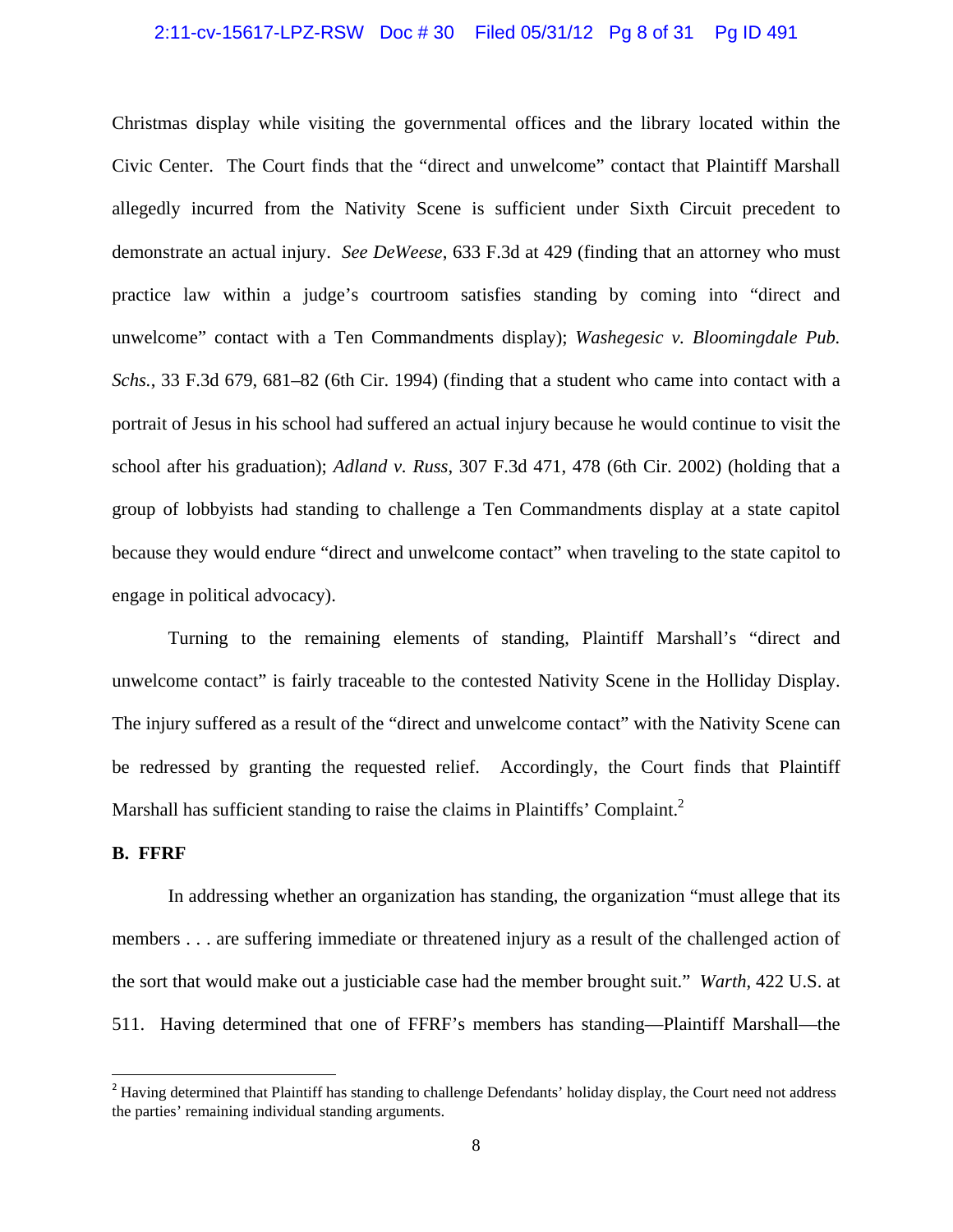# 2:11-cv-15617-LPZ-RSW Doc # 30 Filed 05/31/12 Pg 9 of 31 Pg ID 492

Court finds that FFRF has organizational standing. The Court now turns to whether Defendants are entitled to summary judgment on Plaintiffs' claims.

#### **IV. MOTION FOR SUMMARY JUDGMENT**

### **A. LEGAL STANDARD**

Defendants' Motion for Summary Judgment seeks dismissal of Plaintiffs' claims under Fed. R. Civ. P. 12(b)(6) and Fed. R. Civ. P. 56. The parties have attached various exhibits to their papers for the Court to consider. When the Court considers matters outside the pleadings, the motion will be treated as one for summary judgment pursuant to Fed. R. Civ. P. 56. *See* Fed. R. Civ. P. 12(d). Thus, while Defendants base their arguments on both rules, the Court will consider Defendants' Motion for Summary Judgment pursuant to Fed. R. Civ. P. 56.

 When considering a motion for summary judgment, "[t]he court shall grant summary judgment if the movant shows that there is no genuine dispute as to any material fact and the movant is entitled to judgment as a matter of law." Fed. R. Civ. P. 56(a); *Celotex Corp. v. Catrett*, 477 U.S. 317, 322 (1986). A party must support its assertions by:

> (A) citing to particular parts of materials in the record, including depositions, documents, electronically stored information, affidavits or declarations, stipulations (including those made for purposes of the motion only), admissions, interrogatory answers, or other materials; or;

> (B) showing that the materials cited do not establish the absence or presence of a genuine dispute, or that an adverse party cannot produce admissible evidence to support the fact.

Fed. R. Civ. P. 56(c)(1).

 The moving party bears the initial burden of demonstrating the absence of any genuine dispute as to a material fact, and all inferences should be made in favor of the nonmoving party. *Celotex Corp. v. Catrett*, 477 U.S. 317, 323 (1986). The moving party discharges its burden by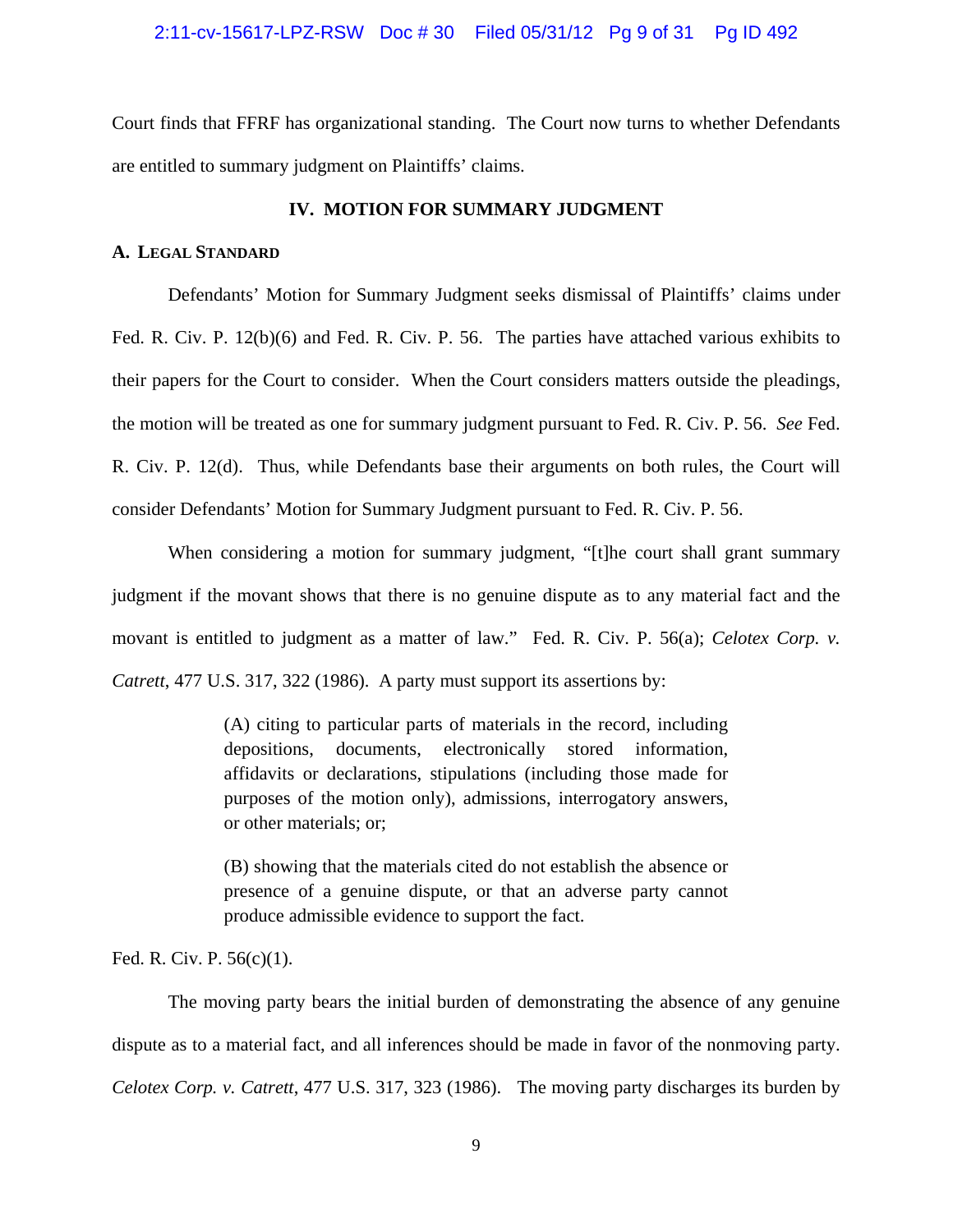#### 2:11-cv-15617-LPZ-RSW Doc # 30 Filed 05/31/12 Pg 10 of 31 Pg ID 493

"'showing'—that is, pointing out to the district court—that there is an absence of evidence to support the nonmoving party's case." *Horton v. Potter*, 369 F.3d 906, 909 (6th Cir. 2004) (citing *Celotex*, 477 U.S. at 325)).

 Once the moving party has met its initial burden, the burden then shifts to the nonmoving party, who "must do more than simply show that there is some metaphysical doubt as to the material facts." *Matsushita Elec. Indus. Co. v. Zenith Radio Corp.*, 475 U.S. 574, 586 (1986). "[T]he mere existence of a scintilla of evidence in support of the [nonmoving party's] position will be insufficient [to defeat a motion for summary judgment]; there must be evidence on which the jury could reasonably find for the [nonmoving party]." *Anderson v. Liberty Lobby, Inc.*, 477 U.S. 242, 252 (1986).

#### **B. FREE SPEECH CLAUSE VIOLATION (COUNT I)**

In Count I, Plaintiffs contend that Defendants' refusal to allow placement of the Sign next to the Nativity Scene violated Plaintiffs' First Amendment free speech rights.

To determine whether Defendants violated the First Amendment's free speech clause, the Court first must analyze whether the contested speech—the placement of Plaintiffs' sign in the Atrium—is protected speech under the First Amendment. *Miller v. Cincinnati*, 622 F.3d 524, 533 (6th Cir. 2010) (citing *S.H.A.R.K. v. Metro Parks Serving Summit Cnty.*, 499 F.3d 553, 559 (6th Cir. 2007)). The parties do not dispute that the words on the Sign and the placement of the Sign in the Atrium are protected speech. For purposes of this Opinion and Order, the Court assumes, based on its review of the applicable United States Supreme Court precedent, that the speech is protected speech. *See, e.g., Capitol Square Review and Advisory Bd. v. Pinette*, 515 U.S. 753, 760 (1995) ("[P]rivate religious speech . . . is as fully protected under the Free Speech Clause as secular private expression.") (citations omitted).

Plaintiffs, however, do not have an unlimited right to express their private speech on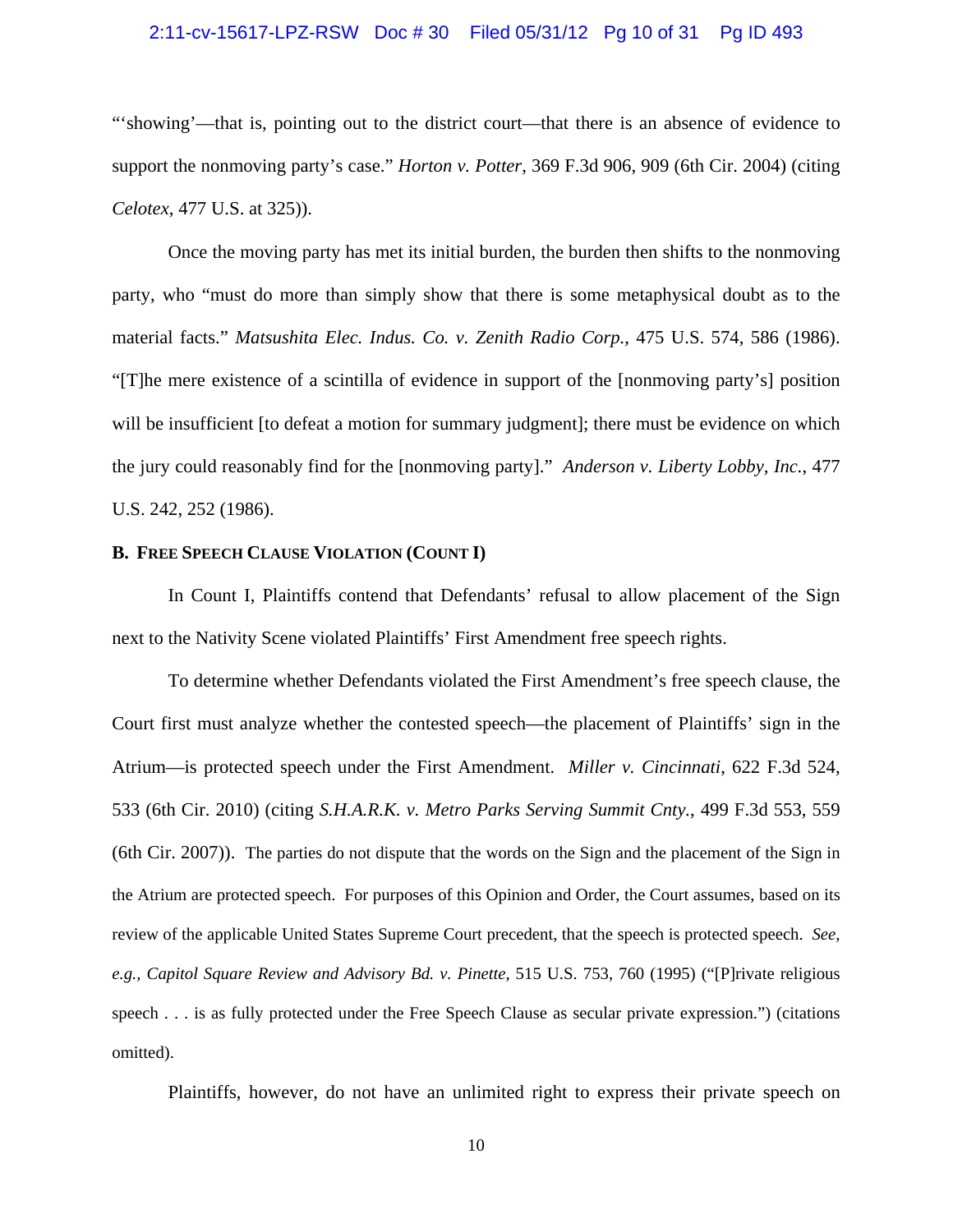#### 2:11-cv-15617-LPZ-RSW Doc # 30 Filed 05/31/12 Pg 11 of 31 Pg ID 494

government property. *Greer v. Spock*, 424 U.S. 828, 836 (1976). Plaintiffs' right to express their speech may be restricted depending on the type of forum they seek to express themselves in. *Cornelius v. NAACP Legal Def. & Educ. Fund, Inc.*, 473 U.S. 788, 799–800 (1985). The Supreme Court has identified four types of forum—the traditional public forum, the designated public forum, the non-public forum, and the limited public forum.<sup>3</sup> *Cornelius*, 473 U.S. at 800; *Pleasant Grove City v. Summum*, 555 U.S. 460, 469-70 (2009); *Good News Club v. Milford Central Sch.*, 533 U.S. 98, 102–03, 106–07 (2001); *Cincinnati*, 622 F.3d at 534–35. After determining the type of forum, the Court addresses whether the limitations placed on Plaintiffs' speech satisfy the constitutional standard applicable to that forum. *Summum*, 555 U.S. at 469-70.

Because Plaintiffs seek access to the Atrium's Holiday Display, specifically the space next to the Nativity Scene, the Atrium is the space within which a determination of the relevant forum must be analyzed. *United Food & Comm. Workers Union, Local 1099 v. S.W. Ohio Reg'l Transit Auth.*, 163 F.3d 341, 352 (6th Cir. 1998) (where plaintiff sought access to advertising space located on exterior of public bus, the advertising space was the forum at issue); *Air Line Pilots Ass'n, Int'l v. Dep't of Aviation,* 45 F.3d 1144, 1151–52 (7th Cir. 1995) (holding that where plaintiff sought access to display cases in O'Hare Airport terminal, the display case, and not the terminal itself, was the relevant forum). *See also Rosenberger v. Rector and Visitors of Univ. of Va.*, 515 U.S. 819, 830 (1995) (finding that a school that funded the printing of student publications created a "forum" in a metaphysical rather than spatial or geographic sense, and that the same principles with respect to limitations on speech are applicable).

<sup>&</sup>lt;sup>3</sup> The limited public forum is closely analogous to the non-public forum. The government may create a limited public forum when it limits the use of the forum to certain groups or limits the speech to certain subjects. *Summum*, 555 U.S. at 470. The restrictions on speech in a limited public forum must satisfy the same level of scrutiny applied to a non-public forum. *Miller*, 622 F.3d at 535–36.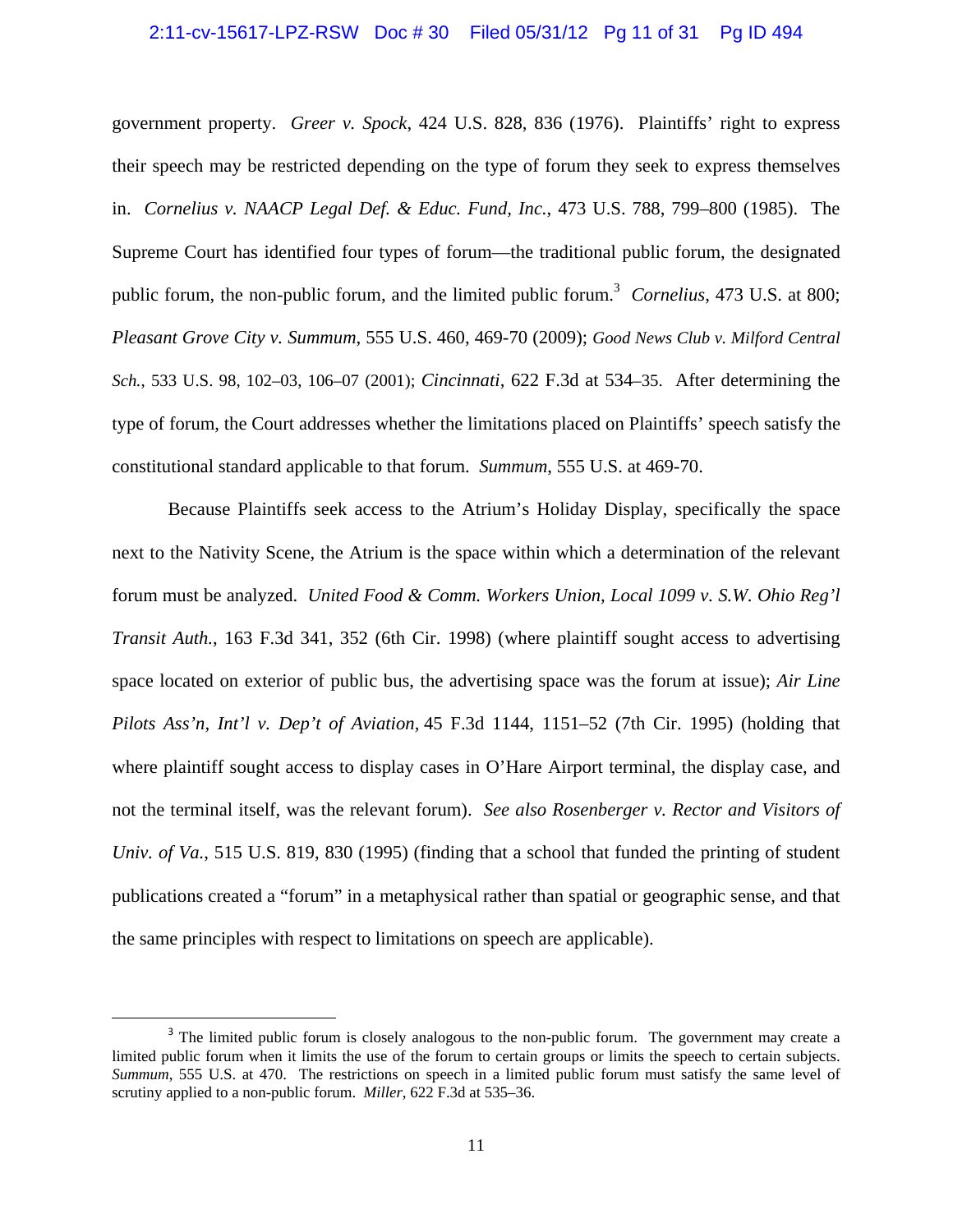### **1. FORUM ANALYSIS**

### a. Traditional Public Forum

Traditional public forums include streets, sidewalks, parks, and other areas "which by long tradition or by government fiat have been devoted to assembly and debate." *Perry Educ. Ass'n,* 460 U.S. at 45. In such areas, the "rights of the State to limit expressive activity are sharply circumscribed." *Id.* Speech restrictions in traditional public forums receive strict scrutiny—the government may enforce content-based restrictions only if they are narrowly drawn to serve a compelling governmental interest, and may enforce content-neutral regulations only if they are narrowly tailored to serve a significant government interest, and leave open ample alternative channels of communication. *Id.* at 45–46.

#### b. Designated Public Forum

A second type of public forum—the designated public forum—is a piece of public property that is not a traditional location of public debate or assembly, but which the government "opens . . . to the public at large, treating [the location] as if it were a traditional public forum." *Cincinnati*, 622 F.3d at 534. If the government opens a designated forum to the public for speech, it is bound by the same standards that apply in a traditional public forum. *Kincaid v. Gibson*, 236 F.3d 342, 348 (6th Cir. 2001) (citing *Perry*, 460 U.S. at 46).

#### c. Nonpublic Forum

A nonpublic forum is publicly owned property that is not by tradition or governmental designation a forum for public communication. *Cincinnati,* 622 F.3d at 535 (citing *Helms v. Zubaty,* 495 F.3d 252, 256 (6th Cir. 2007). The government may regulate speech in a nonpublic forum "'based on subject matter and speaker identity so long as the distinctions drawn

12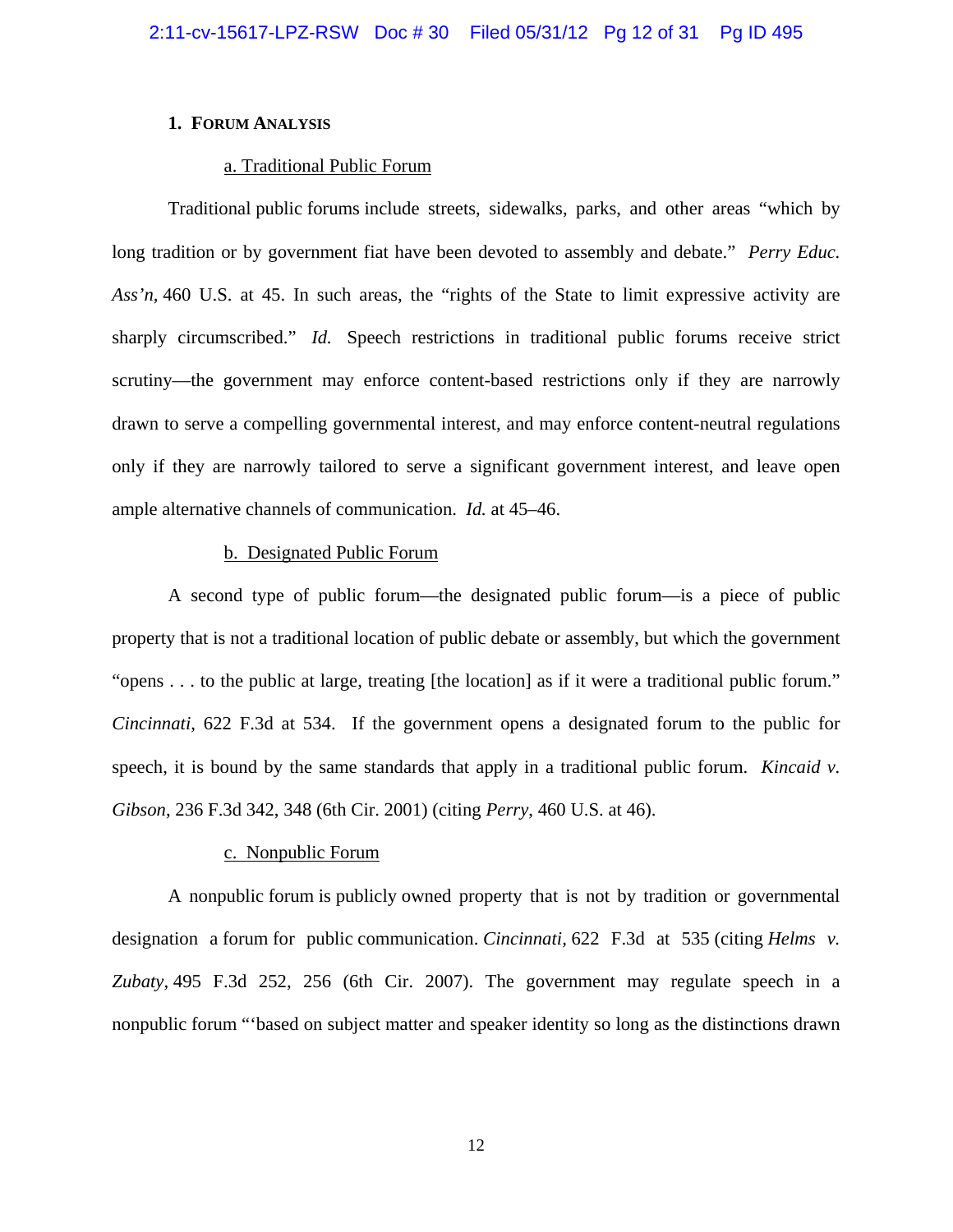#### 2:11-cv-15617-LPZ-RSW Doc # 30 Filed 05/31/12 Pg 13 of 31 Pg ID 496

are reasonable in light of the purpose served by the forum and are viewpoint neutral.'" *Id.* (quoting *Cornelius,* 473 U.S. at 802).

#### d. Limited Public Forum

In a limited public forum, the government is not obligated to allow persons to engage in every type of speech. *Good News Club*, 533 U.S. at 106. Rather, the government may create a limited public forum for "use by certain groups or dedicated solely to the discussion of certain subjects." *Summum,* 555 U.S. at 470; *Good News Club*, 533 U.S. at 102–03, 106–07 (finding that a public school created a limited public forum when it opened its building after hours for public meetings, subject to the permission of the administration). The government may restrict speech in a limited public forum as long as the restrictions do "not discriminate against speech on the basis of viewpoint" and are "reasonable in light of the purpose served by the forum." *Good News Club*, 533 U.S. at 106–07; *see also Summum,* 555 U.S. at 470.

In sum, forum analysis involves two steps: (1) whether the government has made the property generally available to an entire class of speakers or whether individual members of that class must obtain permission in order to access the property; and (2) whether the exclusion of certain expressive conduct is properly designed to limit the speech activity occurring in the forum to that which is compatible with the forum's purpose. *United Food*, 163 F.3d at 352.

#### e. The Atrium's Holiday Display is a Limited Public Forum

The Court finds that the Atrium's Holiday Display constitutes a limited public forum because the City has limited the Holiday Display to certain speakers and subjects. These attributes preclude designation of the Holiday Display as a traditional or designated public forum. *See Perry*, 460 U.S. at 45; *Cincinnati*, 622 F.3d at 534 (citing *Parks v. Finan*, 385 F.3d 694, 695–696, 699 (6th Cir. 2004) (grounds of state capitol, opened by state government for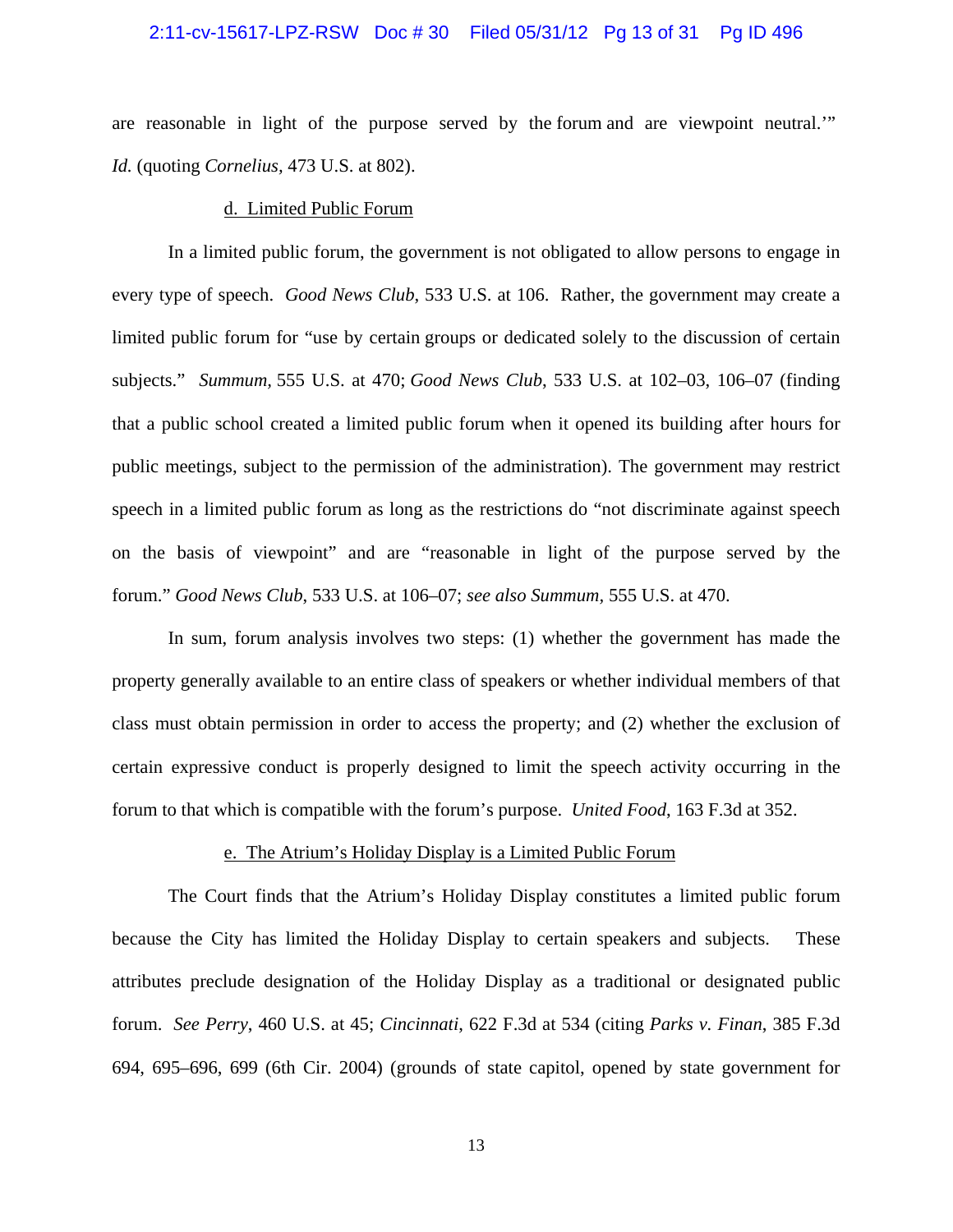#### 2:11-cv-15617-LPZ-RSW Doc # 30 Filed 05/31/12 Pg 14 of 31 Pg ID 497

public expressive activities on a permit system, are either a traditional public forum or designated public forum)).

Similarly, the City has not created a designated public forum because the Atrium has not been opened to the public at large or treated as though it were a traditional public forum. The Rental Policy prohibits certain groups and subject matter from the Atrium. Regarding subject matter, the Rental Policy restricts any solicitation or advertisement by any group or individual. As to limitations on groups or individuals, the Rental Policy requires scrutiny of the requesting party, such as "whether group membership of the requesting organization is open to all persons without regard to race, color, sex, religion or physical handicap."

While access to the Atrium is limited in general, the Court notes that Plaintiffs did not seek placement of the sign in the Atrium at large. Rather, they sought placement of the sign in the Holiday Display, next to the Nativity Scene. The Holiday Display comprises a section of the Atrium with an even more limited purpose than that of the Atrium as a whole. The Holiday Display itself can hardly be considered a forum open to the public at large since the City does not invite the public at large to place objects or decorations within the Holiday Display.

Additionally, the City's exclusion of certain expressive conduct is properly designed to limit the speech activity occurring in the Holiday Display to that which is compatible with its purpose. *See United Food*, 163 F.3d at 352. The purpose of the Holiday Display is to decorate the Atrium and, according to the Mayor, celebrate the traditional holiday season and promote good will. There is nothing indicating to the Court that the Holiday Display was intended as a forum for religious or political debate and consequently, non-celebratory advocacy and political statements are properly excluded from the display.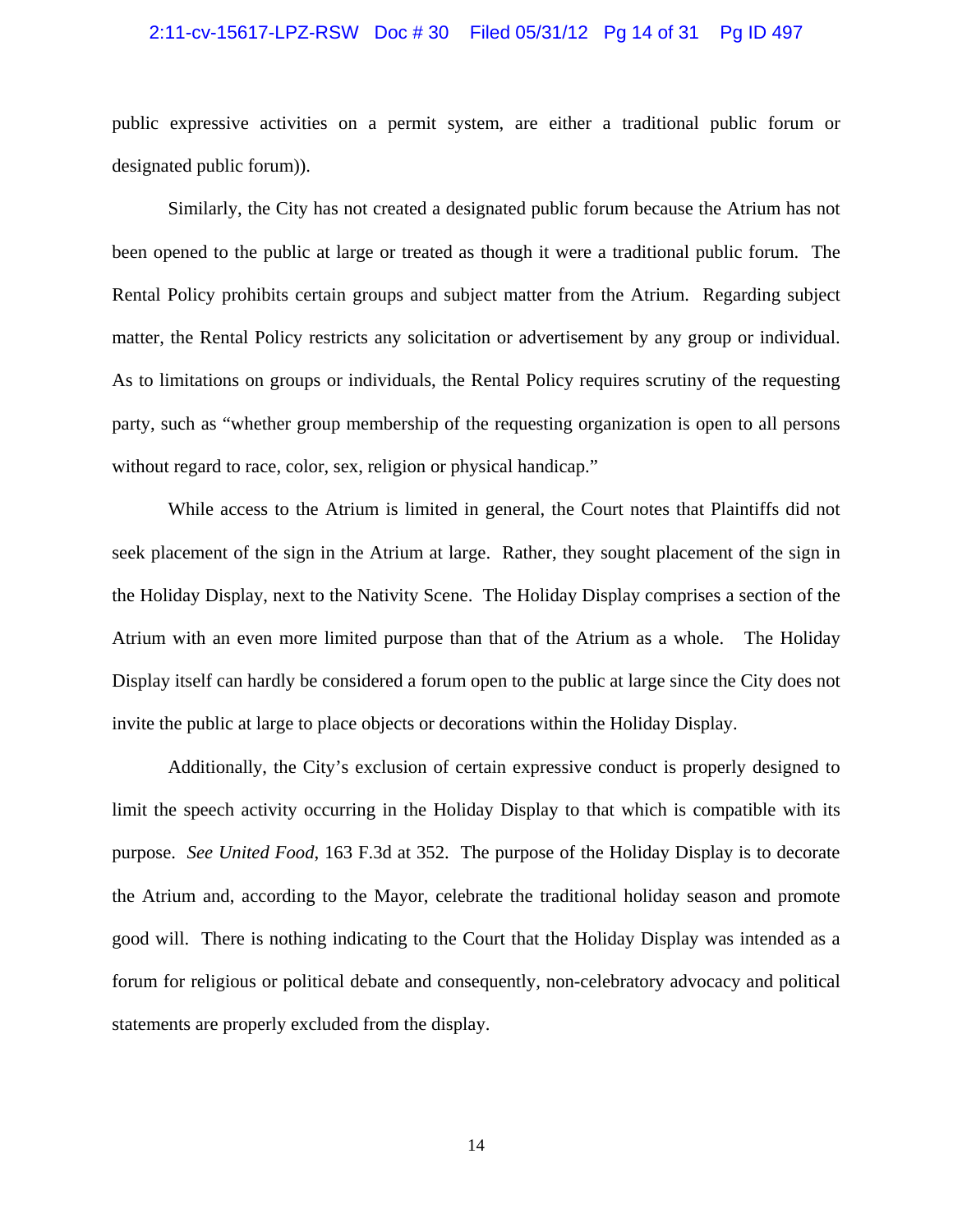#### 2:11-cv-15617-LPZ-RSW Doc # 30 Filed 05/31/12 Pg 15 of 31 Pg ID 498

Having found that the Atrium's Holiday Display is a limited public forum, the Court continues the analysis by determining whether the exclusion of the Sign was reasonable and viewpoint neutral. 4

### **2. REASONABLENESS**

"Control over access to a nonpublic [or limited] forum can be based on subject matter and speaker identity so long as the distinctions drawn are reasonable in light of the purpose served by the forum and are viewpoint neutral." *Cornelius*, 473 U.S. at 806 (citing *Perry*, 460 U.S. at 49); *see also Kincaid* 236 F.3d at 348 (subject matter and speaker identity are also valid bases to deny speaker access). When applying this criterion, the Court must be cognizant that the government has the right to exercise control over access to its workplace in order to avoid interruptions to the performance of the duties of its employees, since the government "workplace, like any place of employment, exists to accomplish the business of the employer." *Cornelius*, 473 U.S. at 805.

Additionally, a speaker may properly be excluded from a limited public forum because he wishes to address a topic not encompassed within the purpose of the forum. *Lehman v. City of Shaker Heights*, 418 U.S. 298 (1974). Avoidance of controversy is another reasonable basis for excluding a speaker from a limited public forum. *Cornelius*, 473 U.S. at 811.

The Court finds the City's exclusion of the Sign reasonable under the circumstances. First, the political nature of the Sign is not encompassed by the purpose of the Holiday Display, which is to celebrate the holiday season and promote good will. *See Lynch v. Donnelly*, 465 U.S.

<sup>&</sup>lt;sup>4</sup> Even if the Court were persuaded by Defendants that the Holiday Display is a nonpublic forum, the result would be the same—government limitations on speech in both a limited public forum and a nonpublic forum receive the same level of scrutiny. In both instances, any restrictions must be "reasonable and viewpoint neutral." *Summum*, 555 U.S. at 470.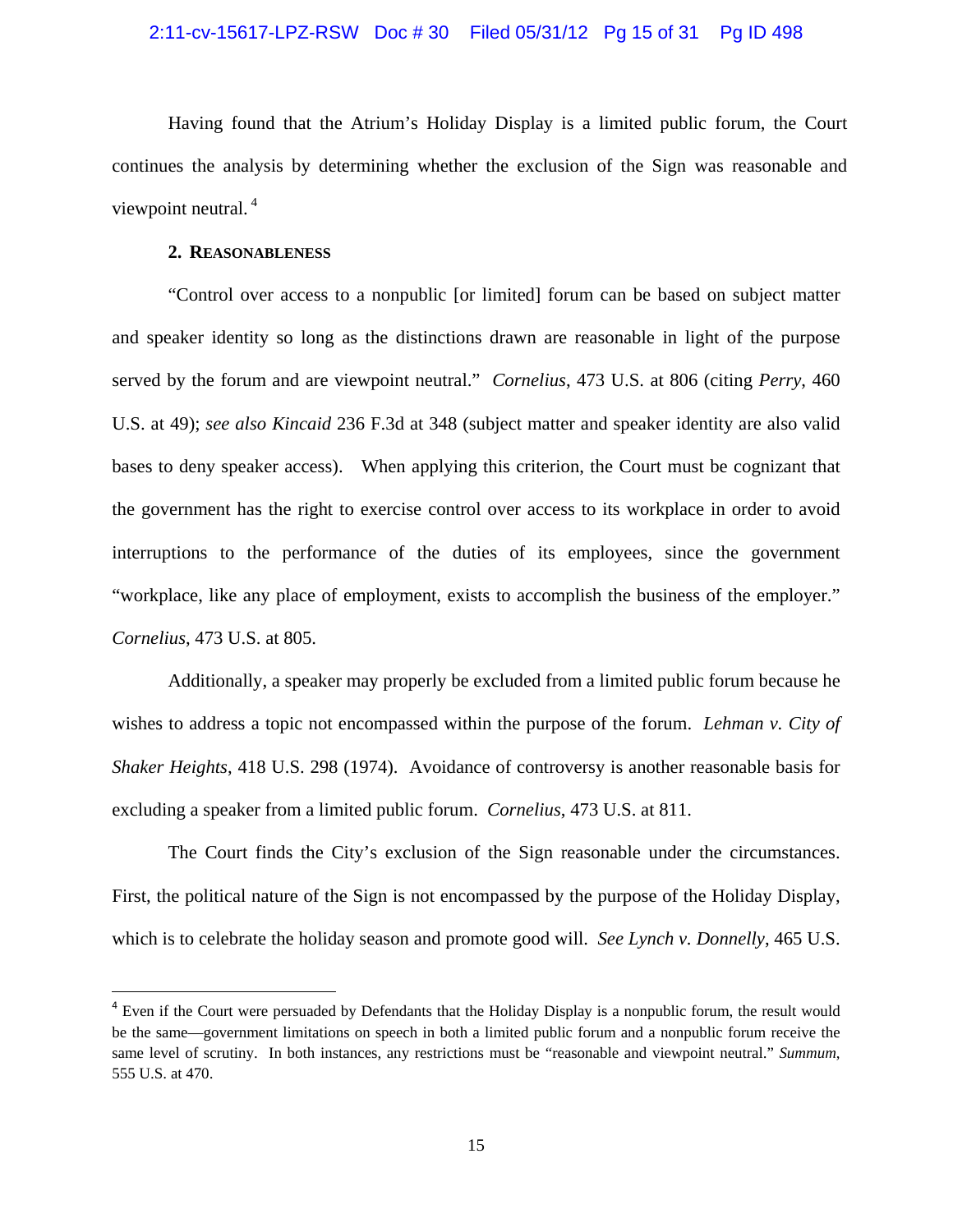### 2:11-cv-15617-LPZ-RSW Doc # 30 Filed 05/31/12 Pg 16 of 31 Pg ID 499

668, 685 (1984) ("the display [with or without a nativity scene] engenders a friendly community spirit of good will in keeping with the [holiday] season."). The clause "in this season of the WINTER SOLSTICE[.] let reason prevail," does not, on its face, indicate that the sign is celebratory in nature. As Defendants noted, the Winter Solstice is a natural phenomenon, largely undisputed in its occurrence. Plaintiffs offer nothing to indicate that FFRF's adherents celebrate this event as a holiday. $5$ 

Yet, even if this statement could reasonably be construed as celebratory, the remaining portions of the Sign are undeniably non-celebratory, are political in nature, and are intended to challenge the beliefs of adherents to various faiths—hardly meant to celebrate the holiday season, be decorative, or promote good will. In fact, one entire side of the Sign states:

## State/Church KEEP THEM SEPARATE Freedom From Religion Foundation Ffrf.org[.]

This is simply an advertisement of FFRF's purpose, which is "to promote the constitutional principle of separation of state and church,"<sup>6</sup> while also soliciting readers to visit FFRF's website.

In fact, the Mayor notes the conflicting purpose of the Sign in his letter, wherein he states that:

> [the Sign] is antagonistic to all religions and *would serve no purpose during this holiday season except to provoke controversy and hostility* among visitors and employees at city hall.

<sup>&</sup>lt;sup>5</sup> The Court also notes that, in his letter to the Mayor seeking approval of the sign, Plaintiff Marshall never mentions that the Sign was a "holiday" sign or that he had any celebratory intent. Plaintiff instead appear only to have sought placement of the Sign next to the Nativity Scene.

<sup>6</sup> http://ffrf.org/faq/about-the-foundation/what-is-the-foundations-purpose/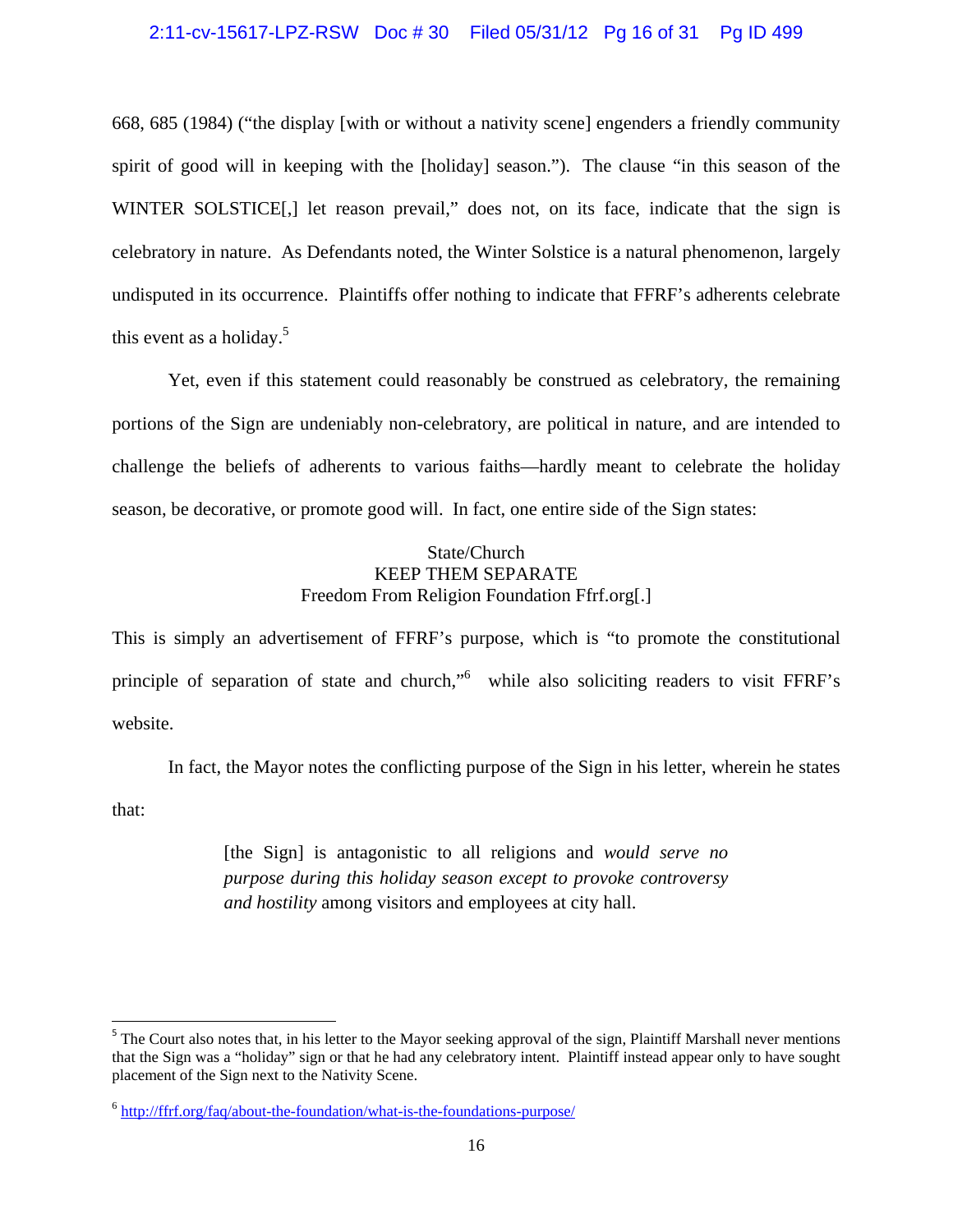#### 2:11-cv-15617-LPZ-RSW Doc # 30 Filed 05/31/12 Pg 17 of 31 Pg ID 500

(emphasis added). As such, Plaintiff was told, in no uncertain terms, that the Sign was at odds with the purpose of the traditional Holiday Display—namely to celebrate the holiday season and promote good will.

Thus, the Sign's purpose is to debate the truth or falsity of religion by advertising FFRF's cause, beliefs, and website, while also attacking the beliefs of religious adherents. Such express advocacy clearly and unequivocally contradicts the celebratory, decorative, and good-willpromoting purpose of the Holiday Display. By excluding these statements, the City is reasonably limiting speech activity occurring in the Holiday Display to that which is compatible with the Holiday Display's purpose. *See United Food,* 163 F.3d at 352.

Second, the City had the right to exercise control over the Holiday Display so as to avoid interference with its government functions. *Cornelius*, 473 U.S. at 805. Based on the Court's review of the photographs provided by the parties, the Atrium contains a five-story vaulted ceiling, with offices located on each floor. The front of each office is adjacent to the Atrium, and there is nothing to insulate the offices from any noise or altercation that may emanate from the Holiday Display. *See* dkt 25 ex. 7. Defendants therefore have a reasonable basis to consider the potential disruptions to city business that could arise if the City allowed political statements and signs to be displayed in the Atrium.

For instance, were the City to allow placement of the Sign, should it also permit a second group, at odds with the FFRF's views on the winter solstice, to place a sign challenging these views? Must a third group then be allowed to come and make statements for or against views raised by the second group? Should this debate be permitted to take place at the doorstep of numerous City offices, within a Holiday Display? The purpose of the Holiday Display is to celebrate the holiday season, not to act as a catalyst for religious debate. The Court concludes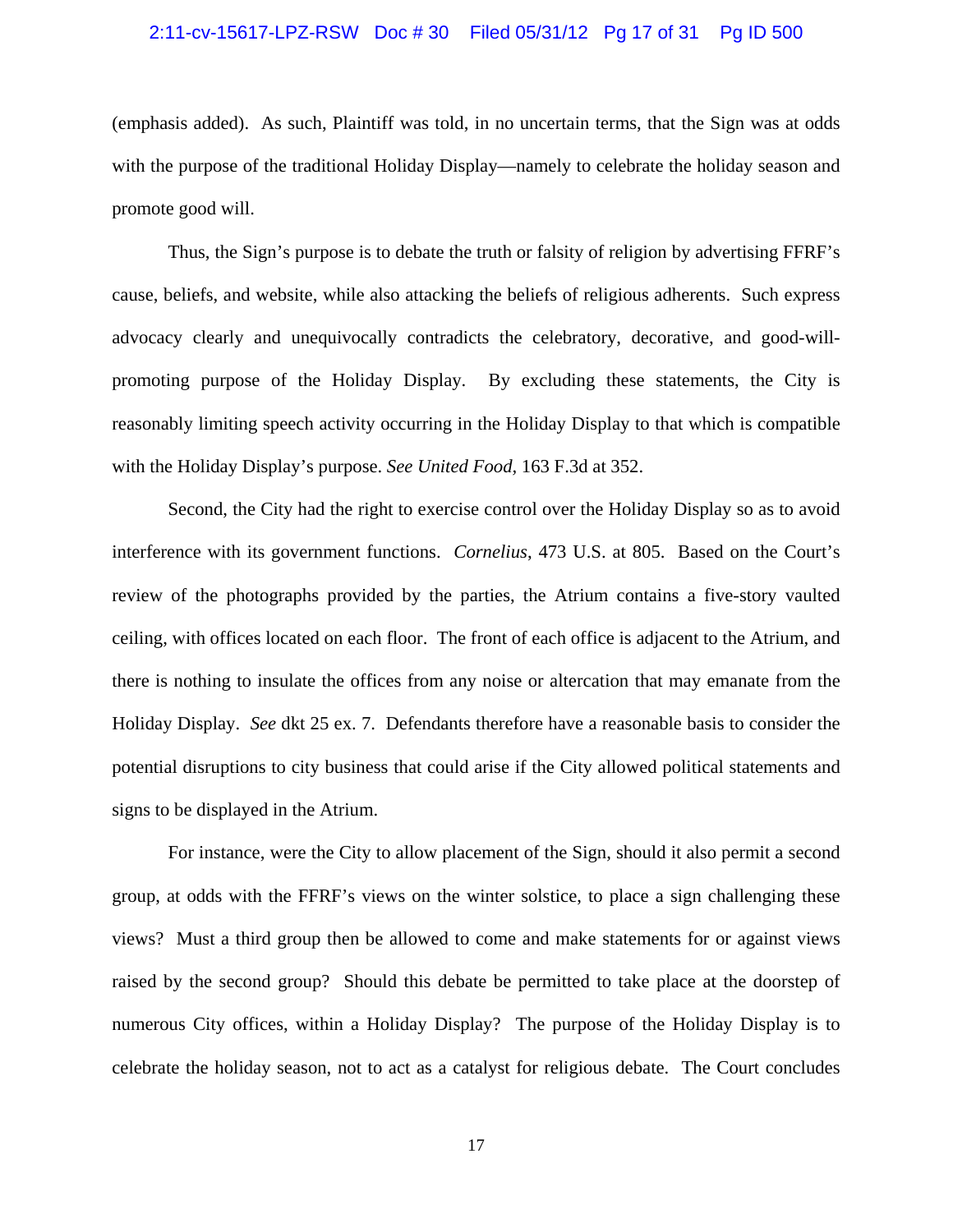#### 2:11-cv-15617-LPZ-RSW Doc # 30 Filed 05/31/12 Pg 18 of 31 Pg ID 501

that the City would encounter great difficulty in managing these complications—unless the City is permitted to exclude speech on subject matter that falls outside the scope of the subject matter of the forum.

In fact, the Mayor contemplates these very issues in his letter denying placement of the Sign:

> The language on the proposed sign is clearly anti-religion and *meant to counter the religious tone of the Nativity Scene, which could lead to confrontations and a disruption of city hall.*

(emphasis added). Thus, the Mayor sets forth permissible bases for denial—that the Sign was meant to counter the Nativity Scene, not celebrate the holiday season, and that the anti-religious language of the sign, *in this context*, could lead to a disruption of city business. There is nothing indicating the Mayor denied placement of the Sign solely in defense of religion; religion was simply not the appropriate subject-matter.

 Plaintiffs argue that, in his letter, the Mayor shows a preference for religion over nonreligion. Notably, however, the Mayor never indicates any personal disagreement with Plaintiffs' views, instead offering essentially true statements about religion and people in general to support his conclusion that the Sign "would create considerable ill will," while at the same time requesting that Plaintiffs join him in trying to "accomplish the old adage of 'Good will toward all.'" *See* dkt 26, Ex. 9. While Plaintiffs argue that this indicates Defendants' disagreement with Plaintiffs' view on religion, the Court finds that the letter supports the Mayor's decision to prohibit a non-conforming, disruptive sign. It is certainly reasonable for the Mayor to believe the Sign would contradict the purpose of the Holiday Display and inflame a substantial number of Warren residents, ultimately leading to "confrontations," "disruptions," and "ill will." Plaintiffs may not simply impute discriminatory motivation upon the Mayor. *See*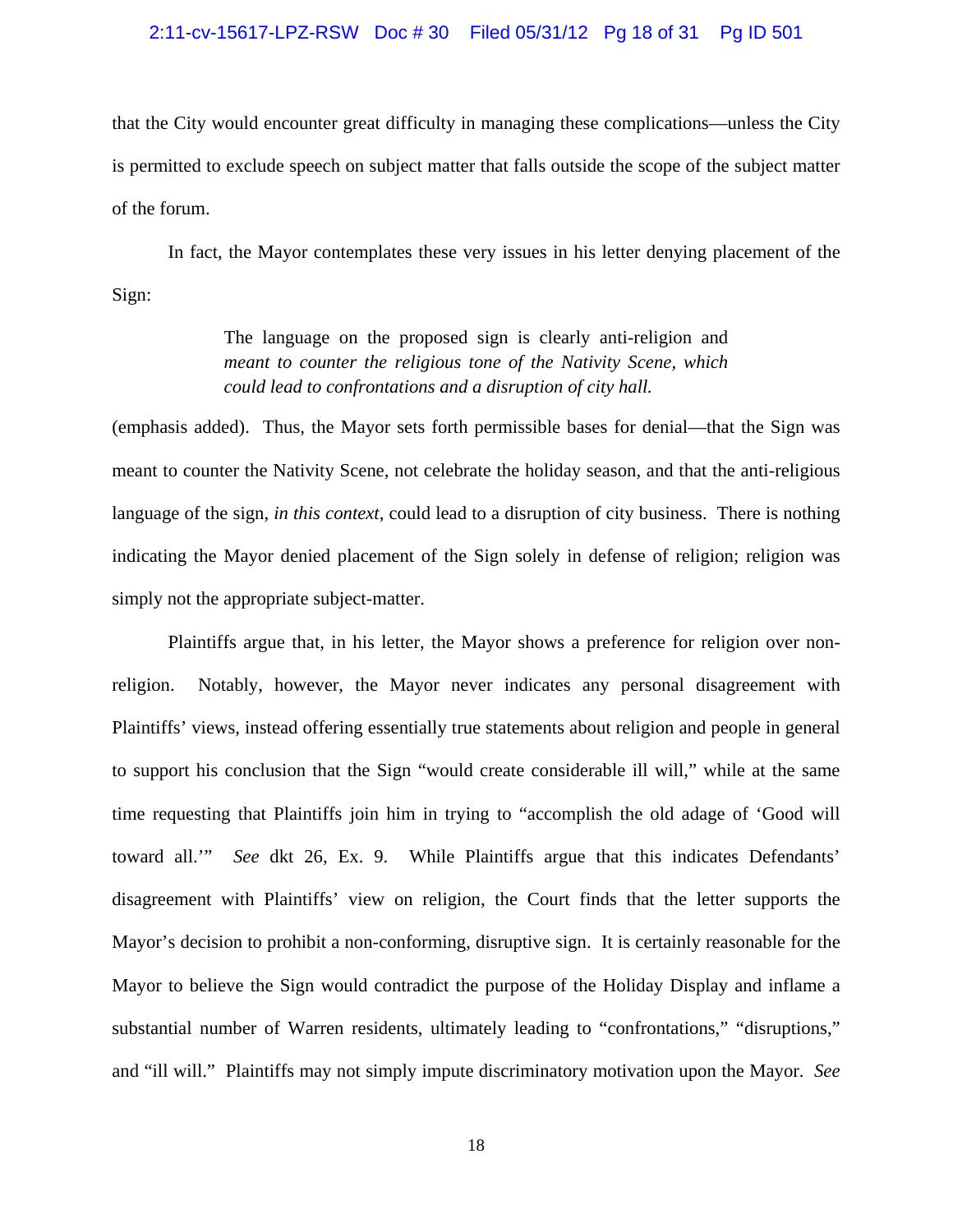#### 2:11-cv-15617-LPZ-RSW Doc # 30 Filed 05/31/12 Pg 19 of 31 Pg ID 502

*Big Dipper Entm't, L.L.C. v. City of Warren*, 641 F.3d 715, 717 (6th Cir. 2011) ("[i]t is a familiar principle of constitutional law that [courts] will not strike down an otherwise constitutional statute on the basis of an alleged illicit legislative motive.") (quoting *City of Renton v. Playtime Theatres*, 475 U.S. 41, 48 (1986) (quotations omitted)).

As such, the City's reasons for excluding the Sign from the Holiday Display were reasonable in light of the circumstances. The Court now examines the issue of viewpoint neutrality.

#### **3. Viewpoint Neutrality**

As noted, if the government has reserved a forum for a particular kind of speech, then the necessity of confining the forum to that kind of speech may justify the government in imposing reasonable content-based (or subject-matter) restrictions, as long as these restrictions remain viewpoint neutral. *See Rosenberger*, 515 U.S. at 829. *See also*, *e.g., Cornelius*, 473 U.S. at 806; *Perry*, 460 U.S. at 49. A content-based restriction bars speech about a certain topic (*i.e.*, excluding debate of religion from an economic policy debate), whereas a viewpoint-based restriction bars speech expressing a particular perspective about a topic that is otherwise open for discussion (*i.e.*, excluding Keynesian viewpoints from an economic policy debate). *See Id.* ("The government must abstain from regulating speech when the specific motivating ideology or the opinion or perspective of the speaker is the rationale for the restriction.").

Plaintiffs believe that the Sign was excluded solely on account of its anti-religious message, thereby evidencing the City's preference for a "pro-religion" viewpoint. What Plaintiffs fail to consider is that the City drew a different distinction than that which Plaintiffs insist upon—namely that the Sign was intended as a religio-political advertisement inherently inapposite the purpose and spirit of the Holiday Display. Plaintiffs may not simply impute their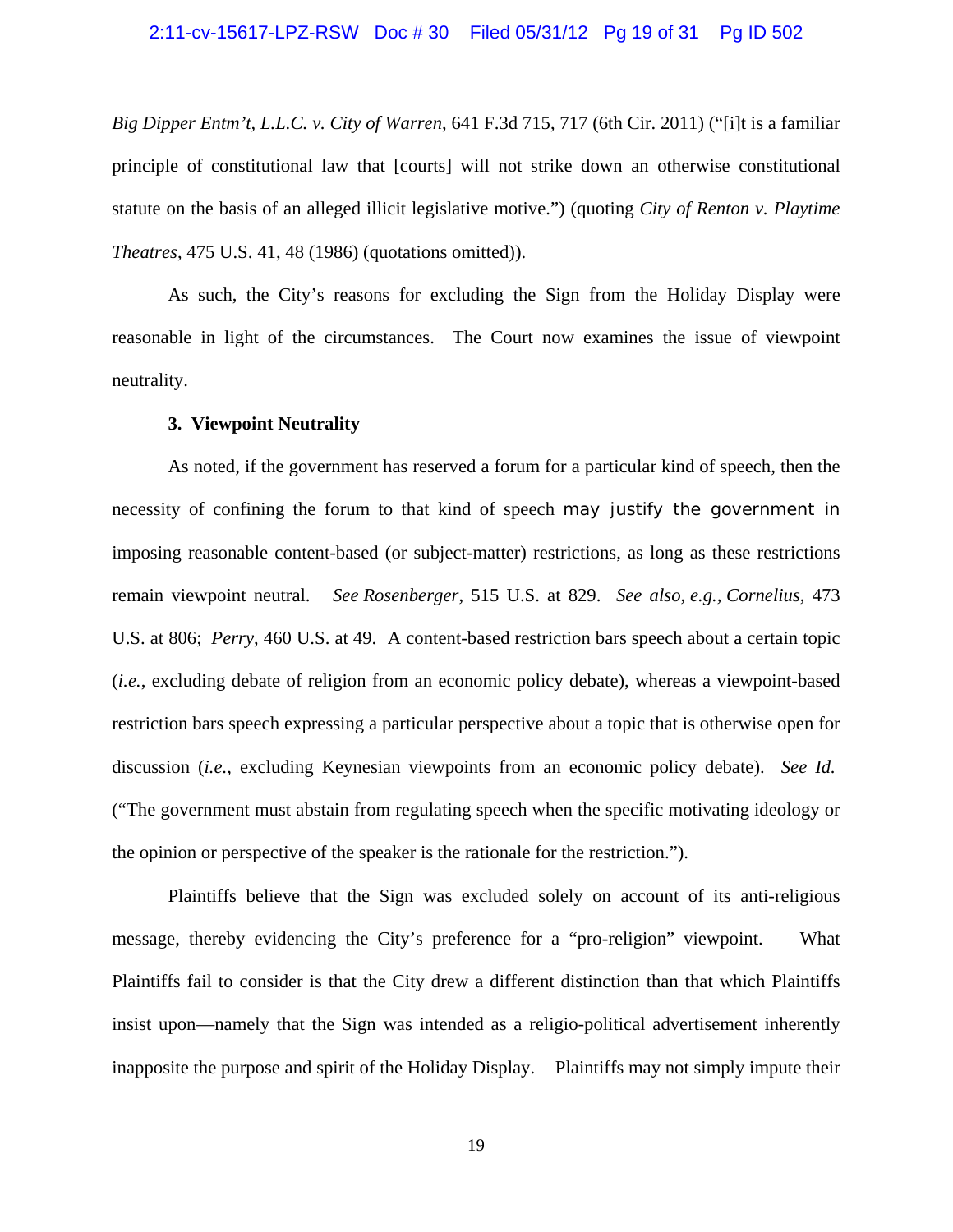#### 2:11-cv-15617-LPZ-RSW Doc # 30 Filed 05/31/12 Pg 20 of 31 Pg ID 503

preferred interpretation of the Mayor's viewpoints or alleged improper motives to avoid dismissal of their free speech claim. *See Big Dipper*, 641 F.3d at 717.

While Plaintiffs argue that the Mayor's letters convey his disagreement with Plaintiffs' viewpoint, the letters are consistent with the Mayor's decision to deny placement of the Sign based on its non-celebratory and antagonistic nature and its potential for conflict under the relevant circumstances:

> This proposed sign is antagonistic to all religions and *would serve no purpose during this holiday season* except to provoke controversy and hostility among visitors and employees at city hall.

(emphasis added). To further make clear that his decision was based on the Sign being in conflict with the nature and purpose of the Holiday Display, the Mayor noted that anyone seeking to include a non-celebratory sign that is antagonistic towards Santa Claus—a secular symbol of the holiday season—would be met with the same denial. This shows that the Mayor was not defending religion against criticism by denying the Sign. In a limited public forum, the Mayor may indeed favor celebration, good will, and decoration over religion-based antagonism, political advertisement, and forced debate. This is true, of course, so long as the "topic" of the limited public forum is not religion, politics, or debate.

As such, the City did not act improperly by excluding the Sign from the Holiday Display—the purpose of which was to celebrate the holiday season and engender good will. *See Widmar v. Vincent*, 454 U.S. 263, 267 (1981) (finding that a public university can limit use of certain of its facilities only to expressive activity by student groups); *Se. Promotions, Ltd. v. Conrad*, 420 U.S. 546, 555–56 (1975) (finding that a city can limit use of a certain venue only to theatrical productions). This exclusion was based on the non-conforming *content* of the sign, not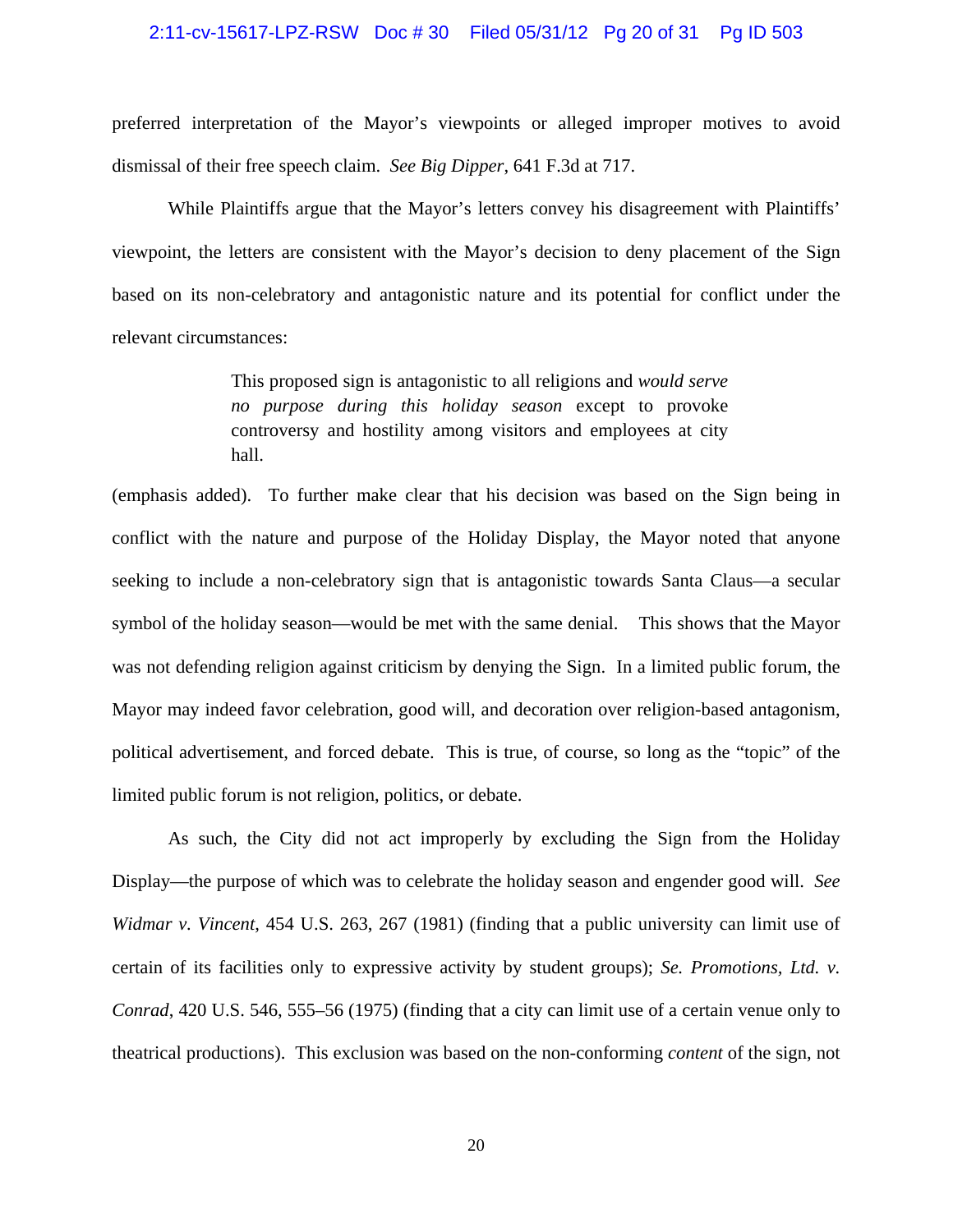#### 2:11-cv-15617-LPZ-RSW Doc # 30 Filed 05/31/12 Pg 21 of 31 Pg ID 504

on the anti-religion *viewpoint* of the sign. While the Mayor notes the content of the sign is antireligious, there is no indication that he excluded the sign solely because of this.

For the above reasons, the Court finds that Plaintiffs' free speech claim fails as a matter of law.

### **B. ESTABLISHMENT CLAUSE OF THE FIRST AMENDMENT (COUNT II)**

In Count II, Plaintiffs claim that Defendants violated the Establishment Clause by approving the Nativity Scene, a religious display, but excluding the Sign, an anti-religious display.

The Establishment Clause, which applies to state government by incorporation into the Fourteenth Amendment, *Everson v. Bd. of Educ.*, 330 U.S. 1 (1947), provides: "Congress shall make no law respecting an establishment of religion." U.S. Const. Amend. I, cl. 1. The Court applies the three prong test articulated by the Supreme Court in *Lemon v. Kurtzman*, 403 U.S. 602 (1971). *See ACLU v. McCreary Cnty.*, 607 F.3d 439, 445 (6th Cir. 2010). Under *Lemon*, a state government's action violates the Establishment Clause if: (1) it does not have a secular purpose; (2) its primary effect is to advance or inhibit religion; or (3) it fosters excessive government entanglement with religion. 403 U.S. at 612–13; *Lynch*, 465 U.S. at 679.

Since first articulating the *Lemon* test, the Supreme Court has further refined two prongs of the test. The first prong now examines the *predominant* purpose of the action. *McCreary Cnty. v. ACLU*, 545 U.S. 844, 901 (2005); *ACLU v. Mercer Cnty.*, 432 F.3d 624, 635 (6th Cir. 2005). The second prong has been refined to ask "whether the government action has the purpose or effect of endorsing religion." *Mercer*, 432 F.3d at 635. If the state action fails to satisfy any one of the three prongs, it violates the Establishment Clause. *Edwards v. Aguillard*, 482 U.S. 578, 583 (1987).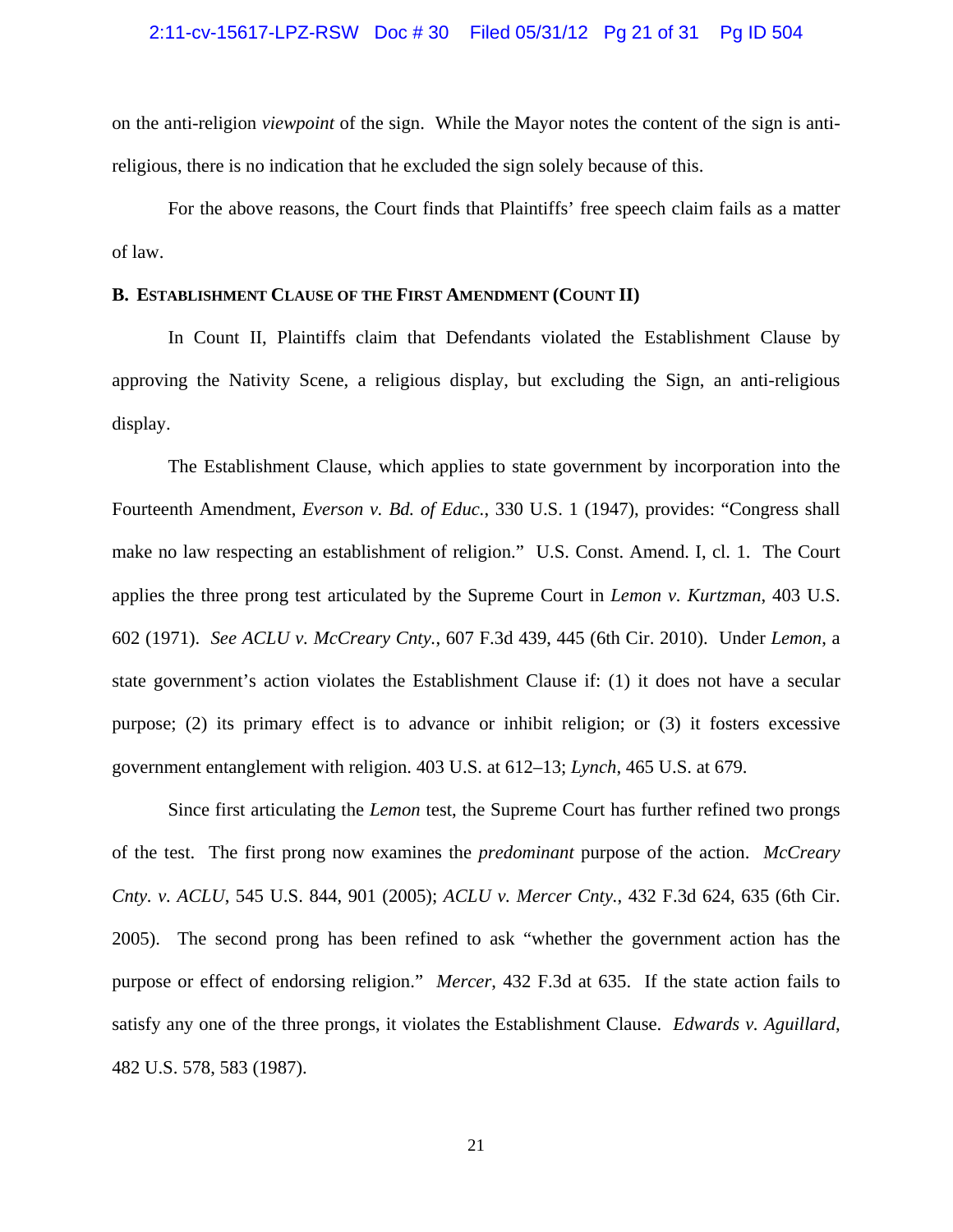### **1. Predominant Purpose Test**

To determine whether the state action has a predominantly secular purpose, courts analyze the government's stated purpose. *ACLU*, 607 F.3d at 445. The government's stated purpose will "generally get deference." *McCreary*, 545 U.S. at 864; *Lemon*, 403 U.S. at 613. The stated purpose, however, has to be "genuine, not a sham, and not merely secondary to a religious objective." *ACLU*, 607 F.3d at 445. Courts analyze the stated purpose from the perspective of an objective observer, who takes into account the history of the government's actions. *McCreary*, 545 U.S. at 862.

The Court agrees with Defendants that the inclusion of the Nativity Scene within the Holiday Display does not violate the Establishment Clause. Deferring to the Mayor's stated reasons for denying the Sign's placement, *id*. at 864, the Court finds nothing to indicate these stated reasons were disingenuous or primarily religious. The Mayor's reasons are clear: he states that the Sign is antagonistic to religion, which is important to many in the city of Warren and the country as a whole, and would serve no purpose during the holiday season; inclusion of the Sign would create confrontation and disruption in City Hall while also creating considerable ill will among many people. The Mayor also alludes to the notion of promoting good will by imploring Plaintiffs to partake in the "old adage" of showing good will toward everyone. Plaintiffs cannot simply assume the Mayor had ulterior motives, or conclude that these reasons were "a sham." *See Big Dipper*, 641 F.3d at 717.

Second, the Court also finds that there is insufficient evidence to demonstrate that, in allowing the Nativity Scene and denying the Sign, the Mayor's predominant objective was a religious one. Despite Plaintiffs' claims to the contrary, the "message" of the Holiday Display was overtly secular, consisting almost exclusively of secular symbols: Santa Clause, elves,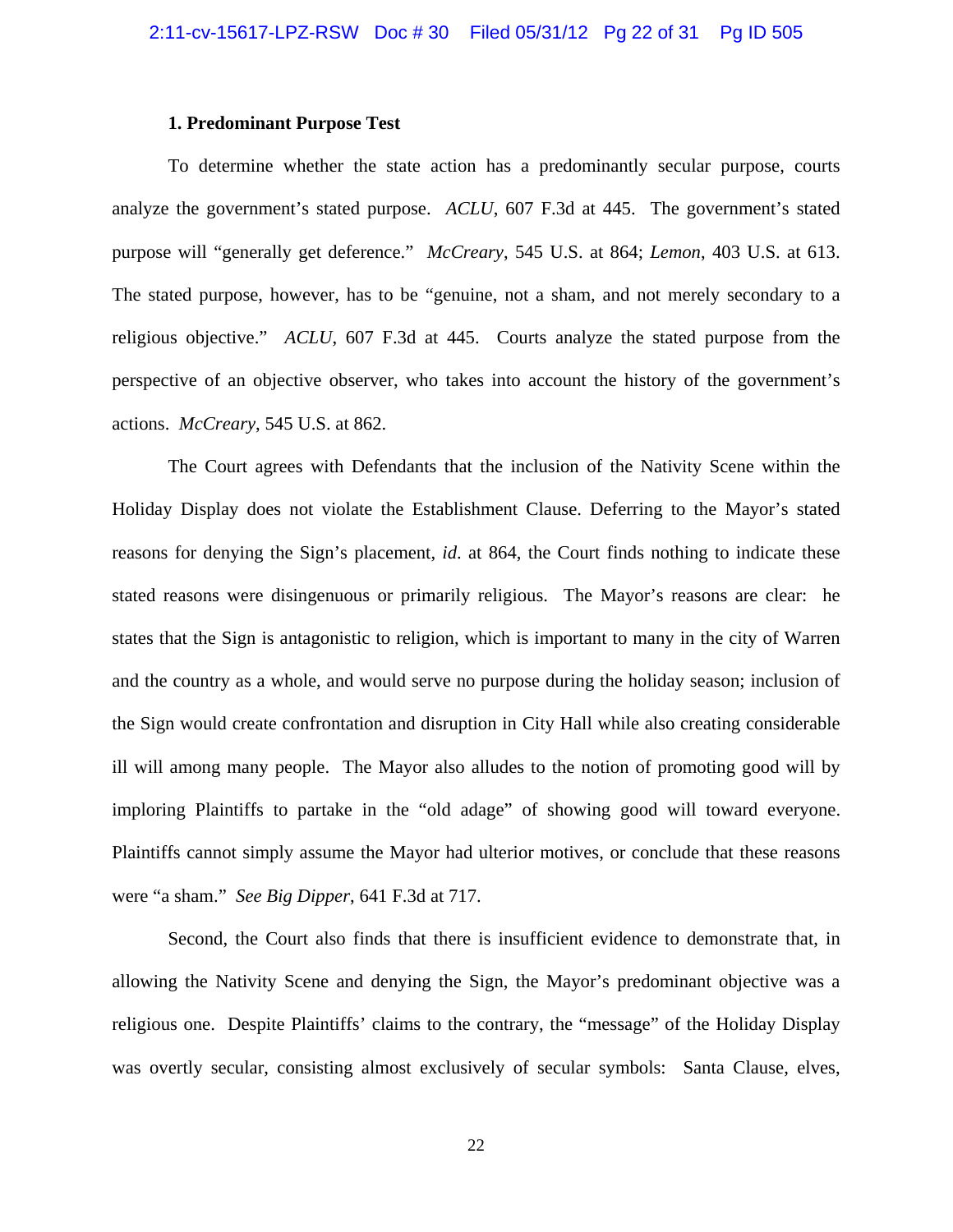#### 2:11-cv-15617-LPZ-RSW Doc # 30 Filed 05/31/12 Pg 23 of 31 Pg ID 506

snowmen, nutcrackers, reindeer, evergreens and wreathes, lights, ribbons, ornaments, a banner proclaiming "Winter Welcome," poinsettias, candy canes, and wrapped gift-boxes. As such, the City's inclusion of the Nativity Scene does not transform the secular Holiday Display into a religious one. *See Lynch*, 465 U.S. at 681–82 (finding that a city's inclusion of a Nativity scene in a holiday display amongst several other, secular displays did not violate the Establishment Clause because the purpose of including the Nativity scene was to celebrate the Christmas holiday and depict its origins); *Doe*, 915 F.2d 244 (finding that a city's holiday display located on the lawn of a city hall building that included a Nativity scene along with four lighted Christmas trees, two wrapped gift boxes, a Santa Clause figure, a "Noel" sign, a "Seasons Greetings" sign, lights, and various other decorations did not violate the Establishment Clause).

Plaintiffs also contend that the Nativity Scene "is positioned in a prominent location in the Atrium which separates it from the secular winter-time display." Yet, based on the Court's review of the photographs, the Nativity Scene's physical characteristics and location in the Atrium tend to show it is far from being the focal point of the Holiday Display. The Nativity Scene is relatively small in stature when compared to the much more elaborate section prominently displayed across from it. This wholly secular section is clearly the focal point of the Holiday Display: the area cordoned off for this section is significantly larger than that of the Nativity Scene; the wholly secular section appears in front of the wall that features "Warren City Leaders" and contains photographs of what the Court presumes are the Mayor and other City officials; and this wholly secular section also contains, among other things, a large, elaborately decorated Christmas tree, an elf holding Santa Clause's list, two large nutcrackers, Santa's mailbox, two large candy canes, large wrapped gift boxes, and imitation snow on the ground. By contrast, the section of the Holiday Display cordoned off for the Nativity Scene contains only the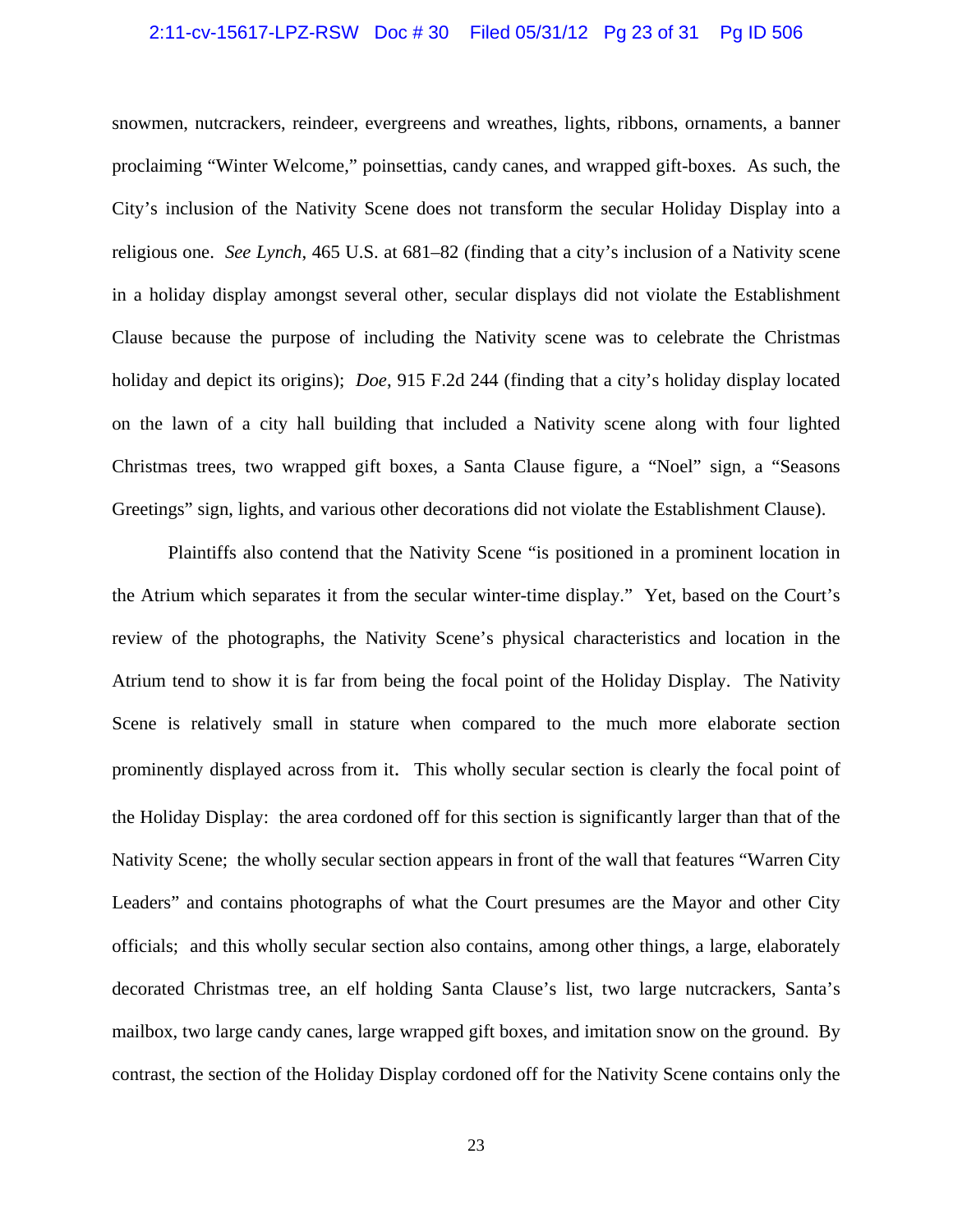#### 2:11-cv-15617-LPZ-RSW Doc # 30 Filed 05/31/12 Pg 24 of 31 Pg ID 507

Nativity Scene, a small sign stating that it is sponsored and provided by the Warren Rotary Club and two large Christmas trees. The Nativity Scene can hardly be considered the prominent part of the Holiday Display.

Additionally, and contrary to another of Plaintiffs' statements, the Nativity Scene is located directly between secular holiday symbols—two large Christmas trees. In fact, these massive trees dwarf the Nativity Scene, appearing at least three times the height of, and the same width as the Nativity Scene. *See Allegheny Cnty. v. ACLU Greater Pittsburgh Chapter*, 492 U.S. 573, 617 (1989) (opinion of Blackmun, J.) (finding that a forty-five foot Christmas tree was the "predominant element in the city's display" because of its size and location within the rest of the display).

Last, the Court finds that the Nativity Scene is, in at least one respect, the least visible part of the Holiday Display. When viewed from outside the glass Atrium, the Nativity Scene stands directly behind a large metal support beam and concrete structures, which appear to span nearly the entire width of the Nativity Scene. At the very least, the Nativity Scene is significantly obscured and presumably not even recognizable if viewed from outside the Atrium.

Therefore, the Court finds the Mayor's predominant purpose in allowing the Nativity Scene and denying the Sign was secular rather than religious.

#### **2. "Endorsement" Test**

 As observed by the Sixth Circuit in *Adland v. Russ*, the second prong of the *Lemon* test has been refined by the endorsement test, which asks "whether a reasonable observer would believe that a particular action constitutes an endorsement of religion by the government." *Adland*, 307 F.3d at 479.

24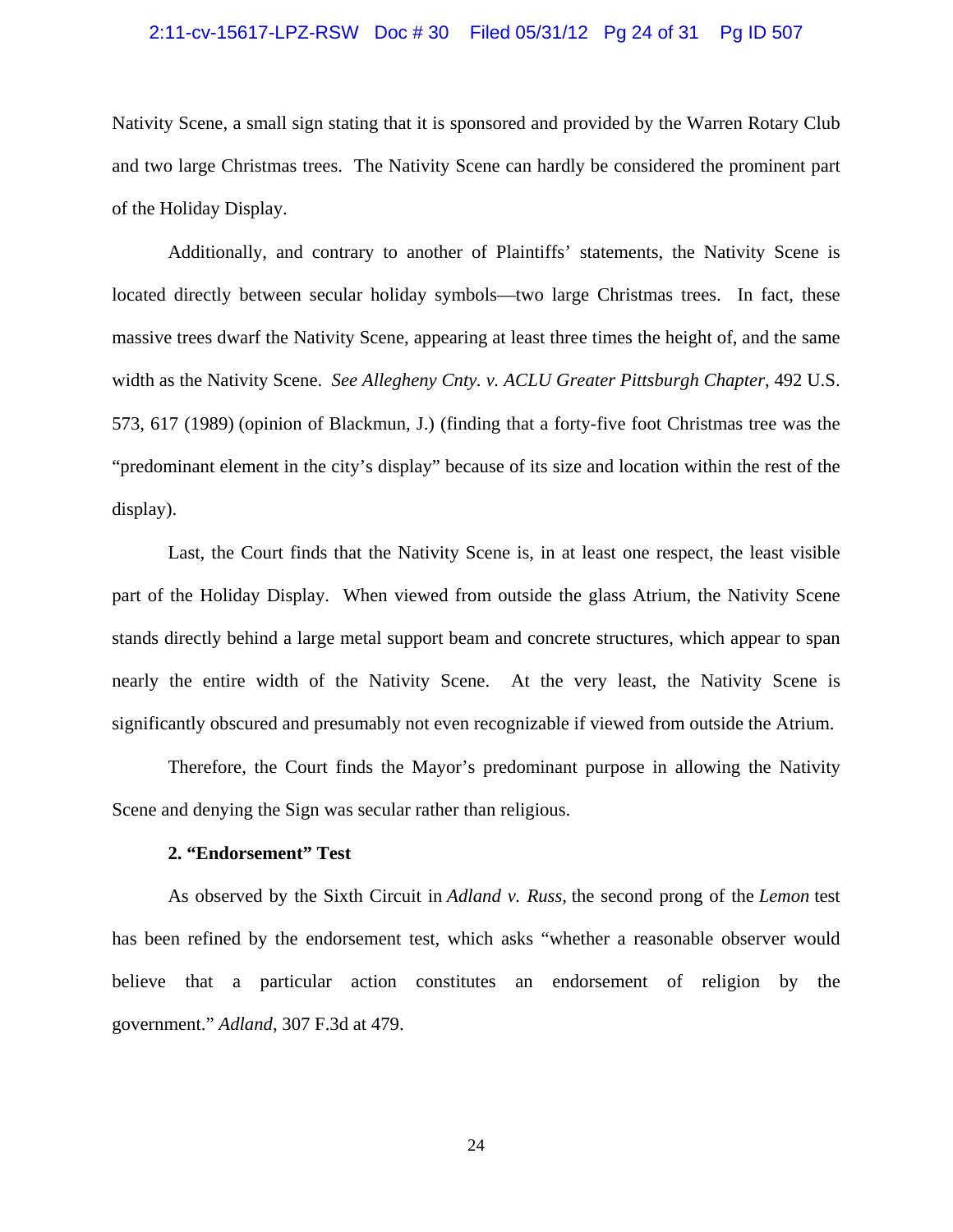#### 2:11-cv-15617-LPZ-RSW Doc # 30 Filed 05/31/12 Pg 25 of 31 Pg ID 508

 Relevant to this inquiry is whether the Nativity scene is incorporated into a broader holiday display and if so, whether the scene maintains a privileged position within the display. *Allegheny*, 492 U.S. at 599–00. Moreover, the challenged portion of a holiday display must be considered in light of its "context, composition, and location." *Doe*, 915 F. 2d 244, 247. Other factors to consider are whether the display was privately sponsored, and whether it was maintained in a forum to which all residents had equal access. *Am. United*, 980 F. 2d at 1545.

In *Lynch*, the Supreme Court held that a city's display of a crèche in a park owned by a nonprofit organization as part of a holiday display—which included a Christmas tree, carolers, a Santa Claus house, reindeer pulling a Santa's sleigh, candy-striped poles, cutout figures representing a clown, an elephant, a teddy bear, hundreds of colored lights, and a large banner reading "Seasons Greetings"—did not violate the Establishment Clause. *Id*. at 671. The Court in *Lynch* acknowledged that the crèche was a religious symbol but reasoned that the display, when viewed as part of the larger holiday setting, did not convey an endorsement of religion. *Id.* at 692 (O'Connor, J., concurring). Instead, the display memorialized a public holiday with strong secular components. *Id*.

 In *Allegheny*, the Supreme Court considered an Establishment Clause challenge to a crèche display located on the "Grand Staircase" of a county courthouse. *See Allegheny,* 492 U.S. at 581–82. In declaring the crèche unconstitutional, the Court focused on the location of the display in the "most beautiful" and "most public" area of the courthouse, concluding that this placement conveyed an "unmistakably clear" religious message and that "nothing in the context of the display detracts from the crèche's religious message." *Id.* at 579, 598. The Court reasoned further that the presence of secular decorations in other areas of the courthouse "fail[ed]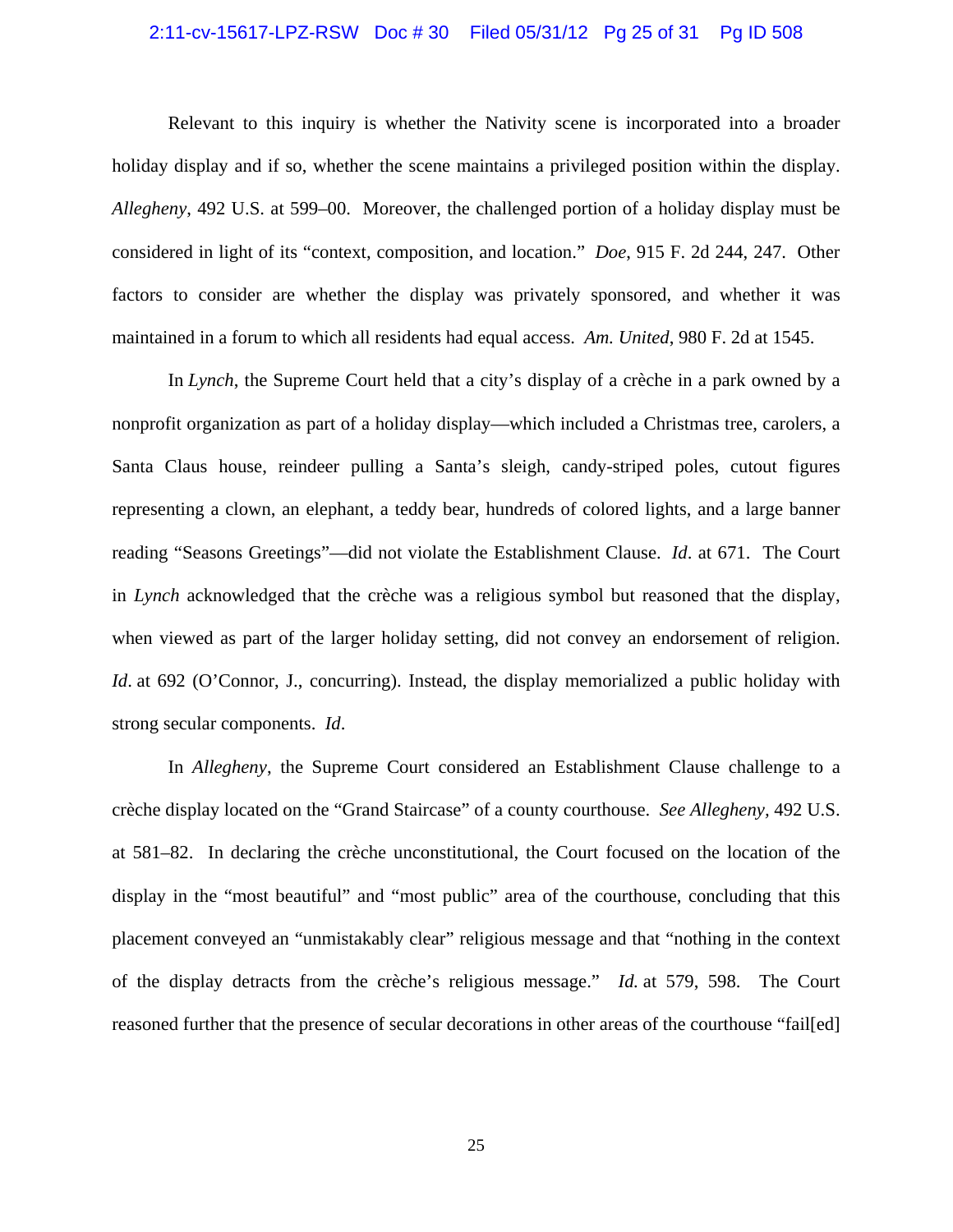#### 2:11-cv-15617-LPZ-RSW Doc # 30 Filed 05/31/12 Pg 26 of 31 Pg ID 509

to negate the endorsement effect of the crèche" because they were not included on the Grand Staircase. *Id.* at 598 n. 48.

 In *Doe*, the Sixth Circuit found no Establishment Clause violation by displaying a crèche in front of city hall, in which other holiday artifacts were also shown. The court held that the challenged portion of the display must be considered in light of its "context, composition, and location." 915 F.2d at 247. Similar to *Lynch*, the court in *Doe* found that the religious message of the crèche, viewed in context with the rest of the display, was diluted by the presence of secular symbols as part of a holiday message. *Id.* In considering the location of the display, the court drew a distinction with the crèche in *Allegheny,* finding the display of the crèche in that case—on the Grand Staircase of the courthouse—suggested tacit government approval of its religious message, an inference not as easily drawn when the display is in a different location. *Id.* at 247–48.

Here, the Nativity scene was displayed by the Warren Rotary Club, a private group, and was included within a larger, mostly secular Holiday Display that was not accessible by the public at large. Although the Nativity Scene is a religious symbol, when it is viewed as part of the larger Holiday Display it does not convey an endorsement of religion. This is especially true when considering other factors such as the Nativity Scene's relatively diminutive stature and its inability to be seen from outside the Atrium. As such, the Nativity Scene merely "memorializes a public holiday with strong secular components." *Lynch*, 465 U.S. at 692.

Moreover, the Nativity Scene was not placed in the "most beautiful" or "most public" area of the Atrium, and cannot reasonably be considered the focal point of the Holiday Display. Rather, as previously discussed, the Nativity Scene subordinates the elaborate display located directly across from it. The latter is substantially larger, in a more visible position under the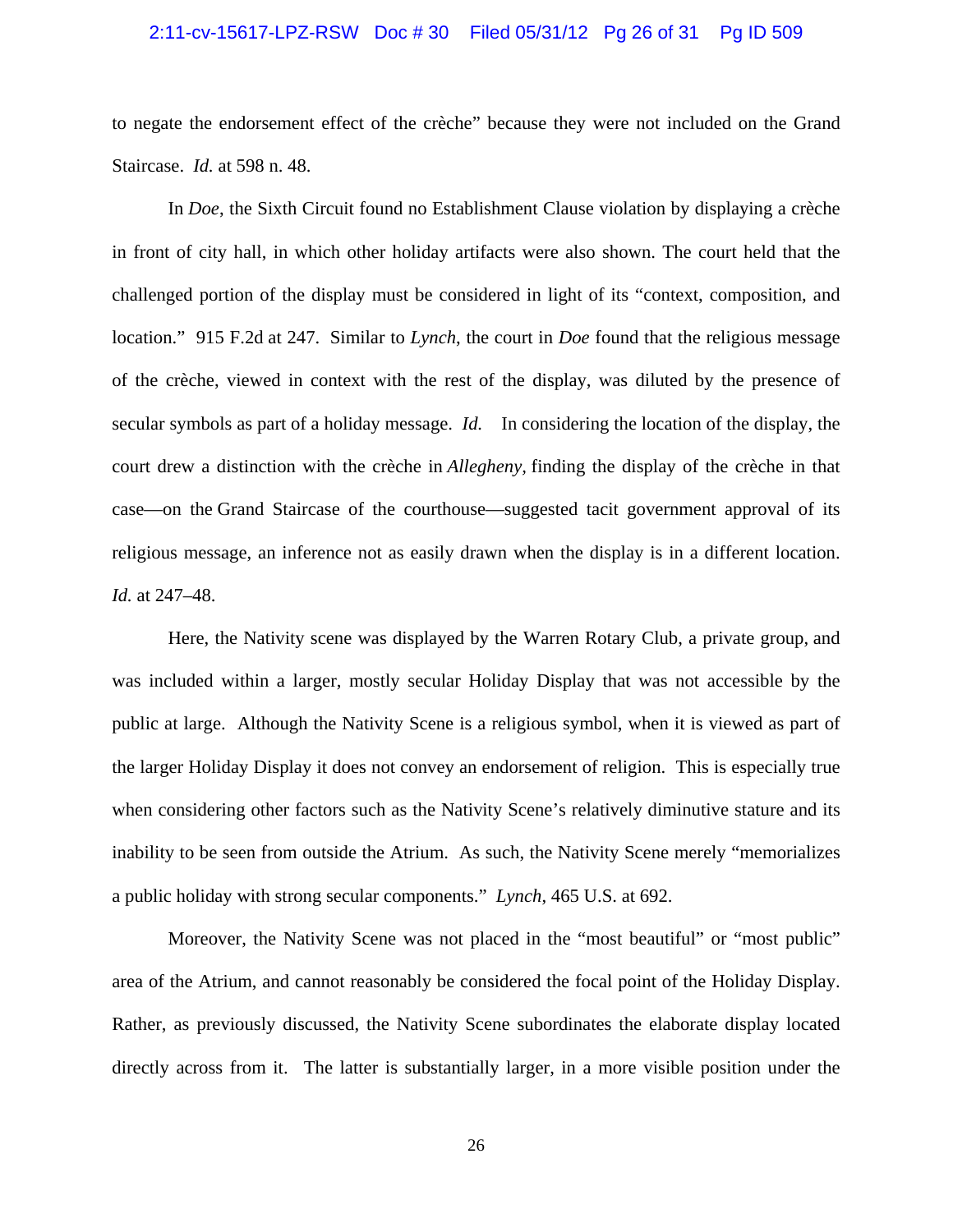#### 2:11-cv-15617-LPZ-RSW Doc # 30 Filed 05/31/12 Pg 27 of 31 Pg ID 510

photos of the "Warren City Leaders," and contains more intricate and numerous components than the Nativity Scene. The overwhelmingly secular nature of the Holiday Display as a whole dilutes the Nativity Scene's religious message and negates any endorsement effect it may have.

As such, the Court finds that inclusion of the Nativity Scene in the Holiday Display would not cause a *reasonable* observer to conclude that the City endorses religion in general.

### **3. Excessive Entanglement**

 The parties have not applied the third *Lemon* prong in their briefs, and having found that the Nativity Scene survives scrutiny under the first two prongs, the Court need not address excessive entanglement. Thus, under the Sixth Circuit's shaping of the *Lemon* test, Defendants did not violate the Establishment Clause by allowing the Nativity Scene and excluding the Sign.

## **C. EQUAL PROTECTION UNDER THE FOURTEENTH AMENDMENT (COUNT III)**

 In Count III of Plaintiffs' Complaint, they contend that Defendants' decision to deny placement of the Sign, while permitting the Nativity Scene, in effect treats non-religious observers differently than religious observers. Defendants counter that Plaintiffs have not shown a policy implemented by Defendants that requires the different treatment of religious and nonreligious groups. Defendants further argue that no particular group was excluded; rather, Defendants excluded the Sign because of its antagonism.

 The Equal Protection Clause provides that no state shall "deny to any person within its jurisdiction the equal protection of the laws." U.S. Const., Amend. XIV, Sec. 1. It "protects against arbitrary classifications, and requires that similarly situated persons be treated equally." *Jackson v. Jamroq*, 411 F.3d 615, 618 (6th Cir. 2005); *see City of Cleburne v. Cleburne Living Ctr.*, 473 U.S. 432, 439 (1985). If the government action at issue does not interfere with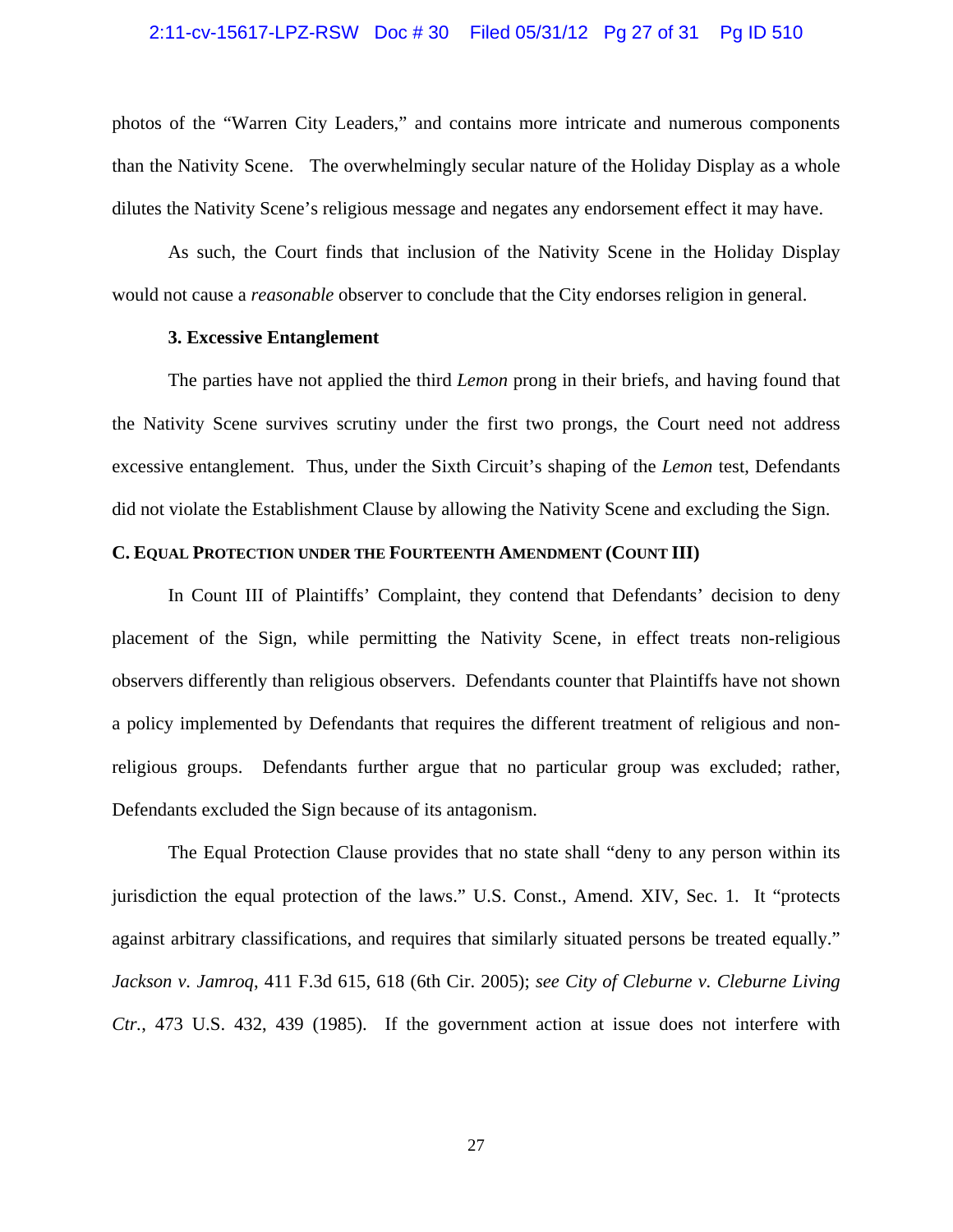#### 2:11-cv-15617-LPZ-RSW Doc # 30 Filed 05/31/12 Pg 28 of 31 Pg ID 511

fundamental rights or target a suspect class, the government action is constitutional so long as it bears a rational relation to some legitimate end. *Romer v. Evans*, 517 U.S. 620, 632 (1996).

 Plaintiffs are correct to assert that the Mayor's letters target the message conveyed on the Sign. Plaintiffs, however, fail to show that Defendants generally would deny *all* displays from non-religious groups, or that Defendants otherwise allow placement of non-celebratory, issueadvocating messages from *pro-religion* groups. The City's exclusion of the Sign was not an exclusion of any particular religious or non-religious group. Rather, the City excluded the Sign because its message was antagonistic, was not in accordance with the purpose of the Holiday Display, and was likely to breed disruption and ill will in the area adjacent to several municipal offices. As his letters indicate, the Mayor found that the sign was "antagonistic . . . toward all religions" and served "no purpose during [the] holiday season, except to provoke controversy and hostility." To emphasize the distinction he was drawing, the Mayor also indicated that he would equally deny a non-celebratory, antagonistic sign to attack Santa Clause. In light of these reasons, Plaintiffs cannot merely impute a discriminatory intent, since the Fourteenth Amendment "guarantees equal laws, not equal results." *Pers. Adm'r of Mass. v. Feeney*, 442 U.S. 256, 273 (1979). Thus, Plaintiffs' equal protection claim fails as a matter of law.

#### **V. MOTION FOR SANCTIONS**

Defendants have also filed a separate motion seeking sanctions against Plaintiffs pursuant to Fed. R. Civ. P. 11(b). Defendants argue that Plaintiffs have asserted and continue to maintain the claims against Defendants that are not supported by current law or are based on a frivolous argument for extension of the current law.

 Fed. R. Civ. P. 11(c) sets forth the procedure that a party must follow in filing a motion for sanctions. Rule 11 is specific as to the moving party's responsibility: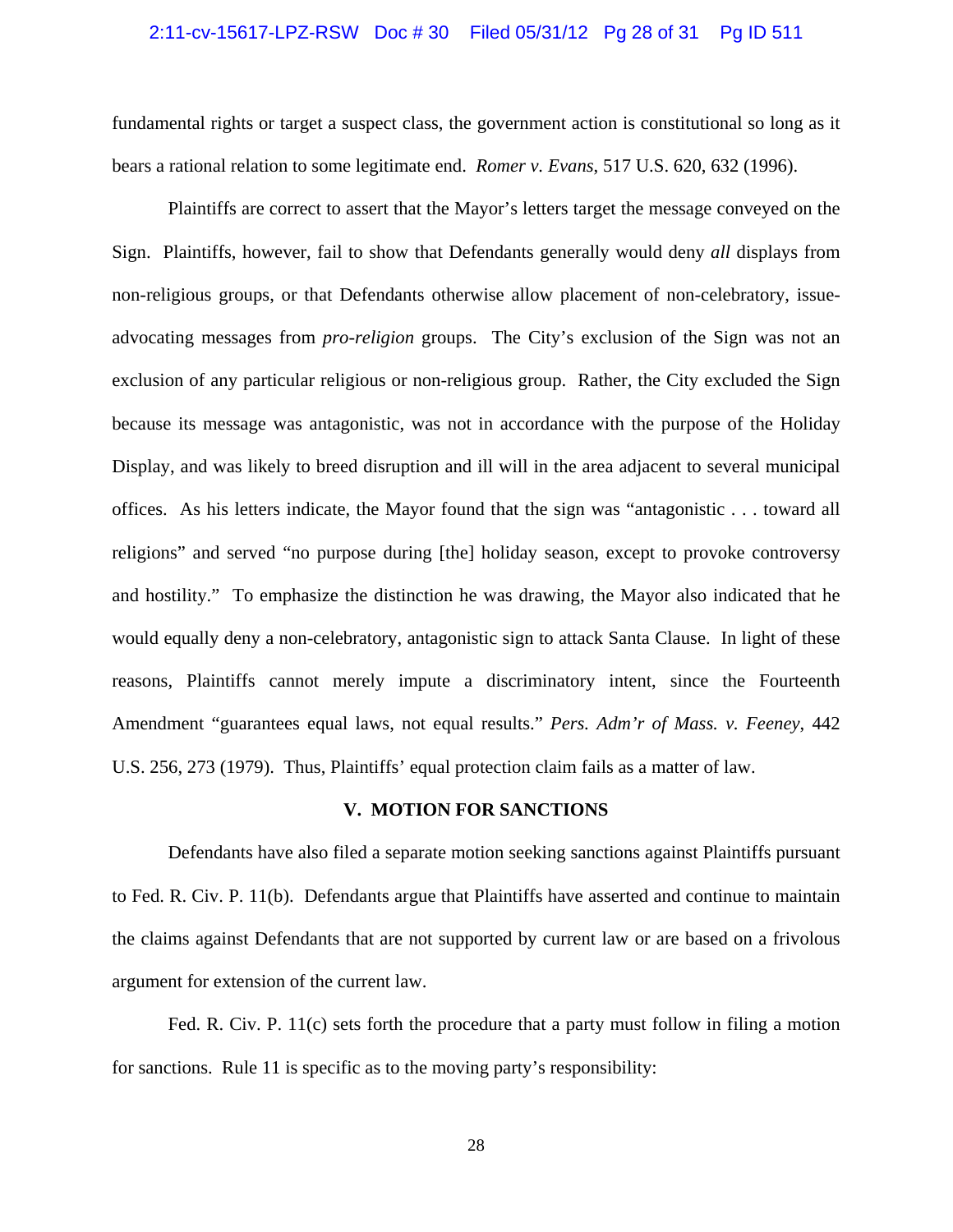A motion for sanctions must be made separately from any other motion and must describe the specific conduct that allegedly violates Rule 11(b). *The motion must be served under Rule 5*, *but it must not be filed* or be presented to the court if the challenged . . . claim . . . is withdrawn or appropriately corrected *within 21 days after service* or within another time the court sets.

Fed. R. Civ. P. 11(c)(2) (emphasis added); *see* Fed. R. Civ. P. 11 Advisory Committee Notes (1993 Amendments) ("The motion for sanctions is not, however, to be filed until at least 21 days . . . after being served. . . . These provisions are intended to provide a type of 'safe harbor' against motions under Rule  $11 \ldots$ ."). As the Sixth Circuit has made clear, seeking sanctions is a two-step process: "first, serve the Rule 11 motion on the opposing party for a designated period (at least twenty-one days); and then file the motion with the court." *Ridder v. City of Springfield*, 109 F.3d 288, 294 (6th Cir. 1997).

 The Court finds that Defendants have failed to follow the clear dictates of Rule 11 by not serving their motion for sanctions on Plaintiffs' counsel prior to filing it with the Court. The record indicates that Defendants sent a letter to Plaintiffs' counsel on January 26, 2012. The letter states that Defendants intend to file a motion for summary judgment, outlining four deficiencies that Defendants believe is apparent from Plaintiffs' Complaint, and request concurrence in the relief requested pursuant to E.D. Mich. L.R. 7.1. The letter further advises Plaintiffs "that the Defendants will be seeking sanctions pursuant to Fed. R. Civ. P. 11(b)(1)– (2)[.]" On February 20, 2012, Defendants filed their motion for sanctions without previously serving a copy on Plaintiffs' counsel as required by Rule 11. Rule 11(c) makes clear that "the motion must be served" but it is not to be filed with the Court until after twenty-one days of service. Here, Defendants did not wait the necessary twenty-one days. Thus, Defendants' procedural defect warrants denial of their motion.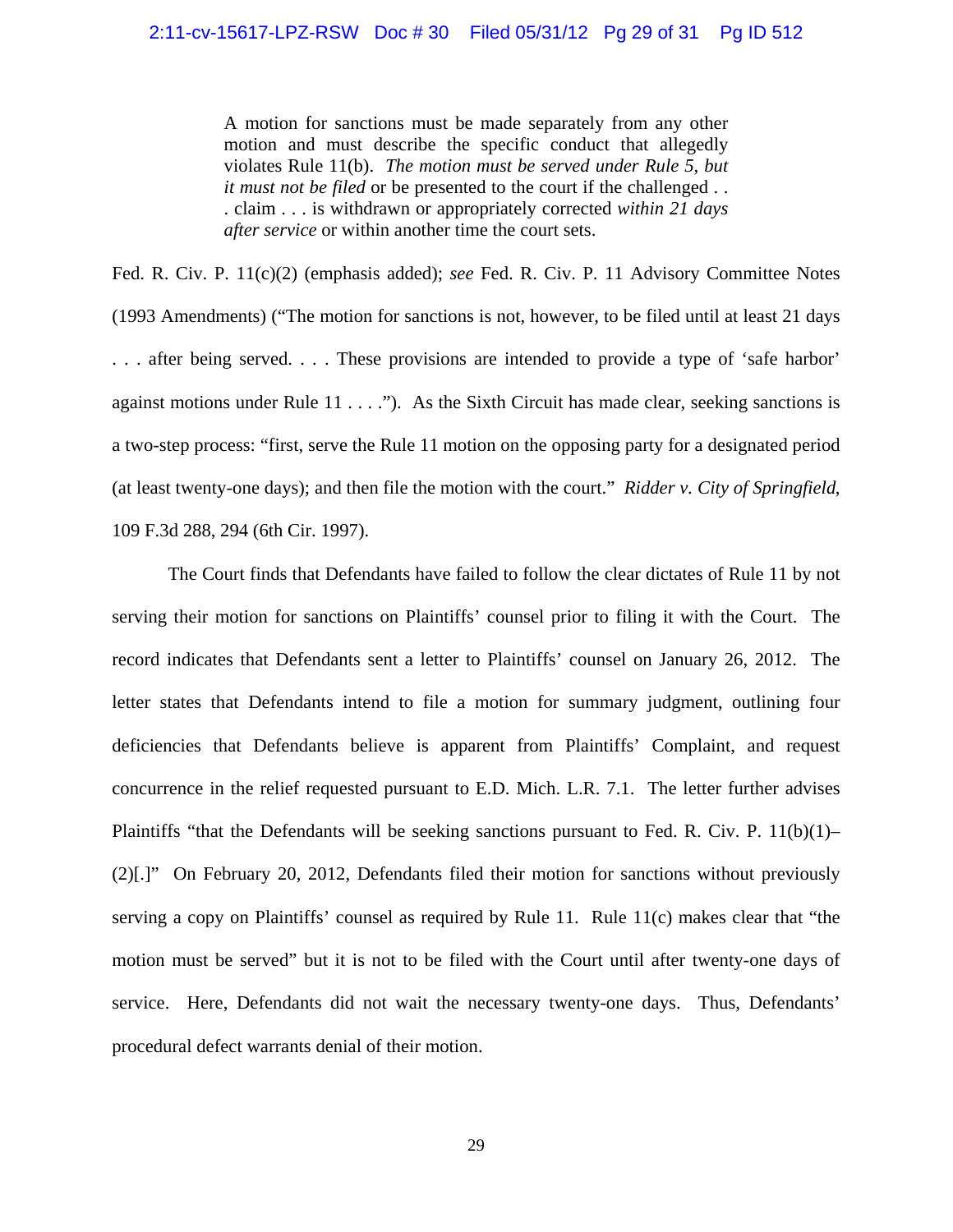#### 2:11-cv-15617-LPZ-RSW Doc # 30 Filed 05/31/12 Pg 30 of 31 Pg ID 513

 Moreover, Defendants' argue that the Sixth Circuit has held that a warning letter advising the opposing party that sanctions would be sought is sufficient to satisfy the twenty-one day safe harbor period. Defendants' argument is unconvincing. In *Barker v. Bank One, Lexington, N.A.*, No. 97-57877, 1998 WL 466437, \*2 (6th Cir., July 30, 1998), the Sixth Circuit found that two warning letters sent to the opposing party complied with Rule 11's safe harbor period. The Court, nonetheless, declines to follow *Barker* for two reasons:

> (1) *Barker* is an unpublished opinion that is directly contrary to the express holding in the published opinion of *Ridder* and the clear language set forth in Rule 11; and

> (2) the motion for sanctions in *Barker* was served on the opposing party twenty-one days before the moving party filed the motion with the court, thus complying with the twenty-one day safe harbor requirement.<sup>7</sup>

Furthermore, this Court is not the first court in the Eastern District to decline to follow

*Barker*. *See Rasmussen v. Fleetwood Enters., Inc.*, Nos. 06-CV-13883-DT, 06-CV-13884-DT,

2007 WL 1106138 (E.D. Mich. April 10, 2007) (declining to follow *Barker* and noting the other

Eastern District cases that have declined to follow *Barker*), *Bates v. Colony Park Ass'n*, 393 F.

Supp. 2d 578, 602, n. 30 (E.D. Mich. 2005) (declining to follow *Barker* and noting that the Sixth

Circuit's language in *Barker* appears to be dicta); *McKenzie v. Berggren*, 212 F.R.D., 512, 514

(E.D. Mich. 2003) (declining to follow *Barker* and finding in light of the clear language in Rule

11 and the Advisory Committee Notes that *Barker* is wrongly decided).

This Court places great emphasis on following the procedural rules that govern a case.

To permit a violation of the rule only thwarts the purpose underlying the language that is

<sup>7</sup> The Court also notes that it is not clear from *Barker* whether the two letters warning the opposing party of sanctions solely addressed the topic sanctions. Even so, if the Court were to find that a warning letter would satisfy the dictates of Rule 11(c), Defendants' letter further violates Rule 11(c)'s requirement that the motion for sanctions be separate from any other requested relief. Defendants' letter discusses Defendants' motion for sanctions and motion for summary judgment. To that extent the letter also fails to comport with Rule 11(c).